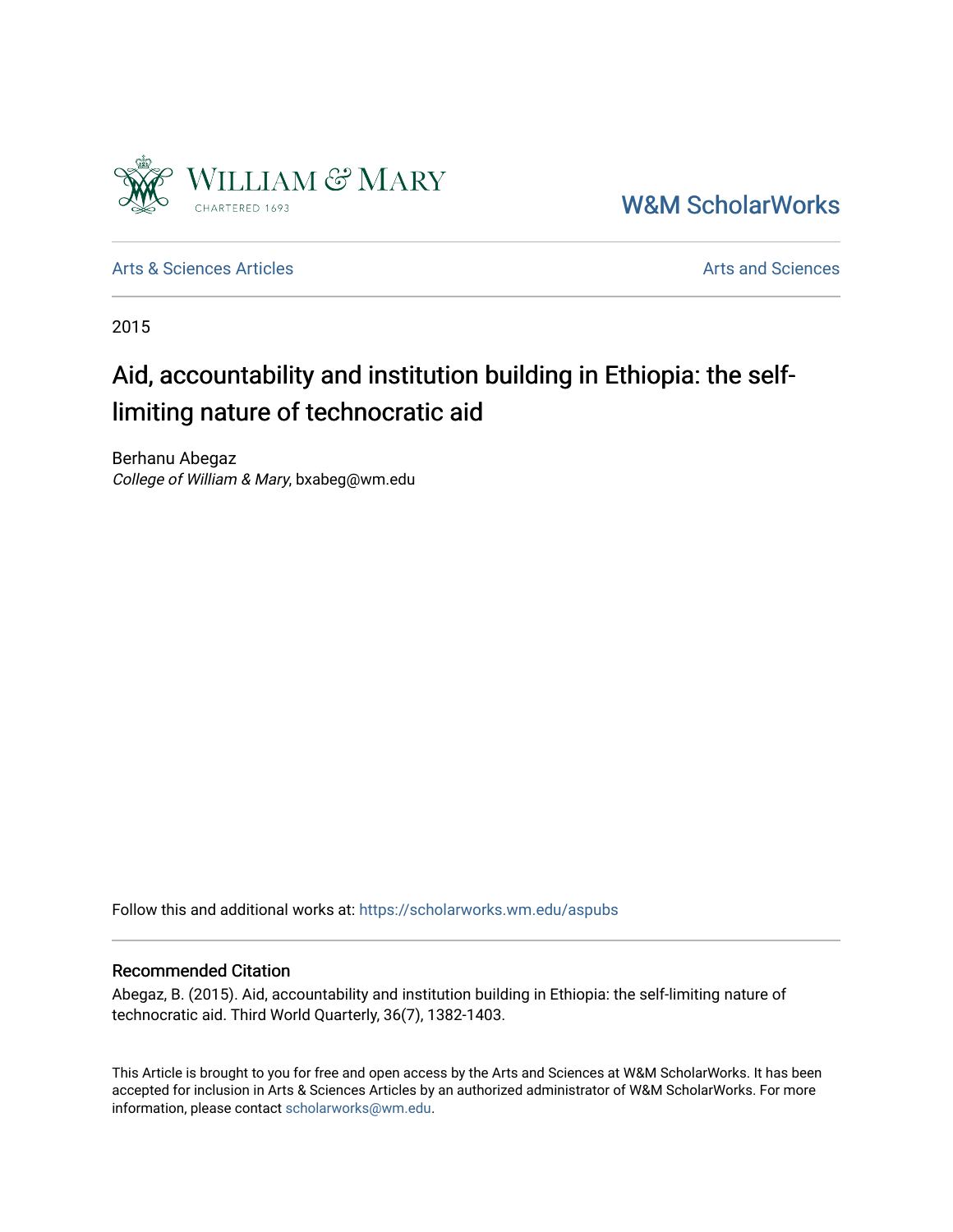# Aid, accountability and institution building in Ethiopia: the self-limiting nature of technocratic aid

Berhanu Abegaz\*

Department of Economics, College of William & Mary, Williamsburg, VA 23187-8795, USA

Forty billion dollars of ODA over the past two decades has reduced destitution in post-socialist and post-conflict Ethiopia. It has also boosted the technocratic capacity of exclusionary state institutions, while doubly enfeebling the fledgling private sector and independent political and civic organisations. This aid–institution paradox is a product of an alignment of donor–recipient strategic interests. The five major donors pursued geopolitical and poverty reduction objectives; and the narrowly based ruling elite sought total capture of the state, ownership of the development agenda and use of pro-poor growth to leverage large aid inflows and to seek domestic political legitimacy. By coupling poverty reduction with adequate space for inclusive market, civic and political engagement, a farsighted coalition of donors could have complemented capacity building with the promotion of state resilience. Scaled-up aid can still be delivered, as in Eastern Europe, conditional on meaningful mutual accountability and the rule of law.

Keywords: aid; accountability; institution building; state resilience; Ethiopia

### An aid–institutions paradox

Development is ultimately about freedom from want and freedom from fear. The cornerstones of freedom and shared economic growth are capability, opportunity and accountability. The first two are ideally synchronised by the third in a political order that embraces a capable state, mutually binding rule of law and inclusive governance. Well-designed and executed official development aid (ODA) complements domestic efforts in building up bureaucratic capacity in a manner that legitimises its authority in the eyes of all citizens.

This paper examines the effectiveness, besides boosting long-term growth and poverty reduction, of ODA in fostering broad-based state and business institutions in post-socialist Ethiopia between 1991 and 2014. Through a comparative

<sup>\*</sup>Email: [bxabeg@wm.edu](mailto:bxabeg@wm.edu)

<sup>© 2015</sup> UNU-WIDER. Published by Taylor & Francis.

This is an Open Access article distributed under the terms of the Creative Commons Attribution-NonCommercial-NoDerivatives License [\(http://creativecommons.org/licenses/by-nc-nd/4.0/](http://www.ehrco.org)), which permits non-commercial re-use, distribution, and reproduction in any medium, provided the original work is properly cited, and is not altered, transformed, or built upon in any way.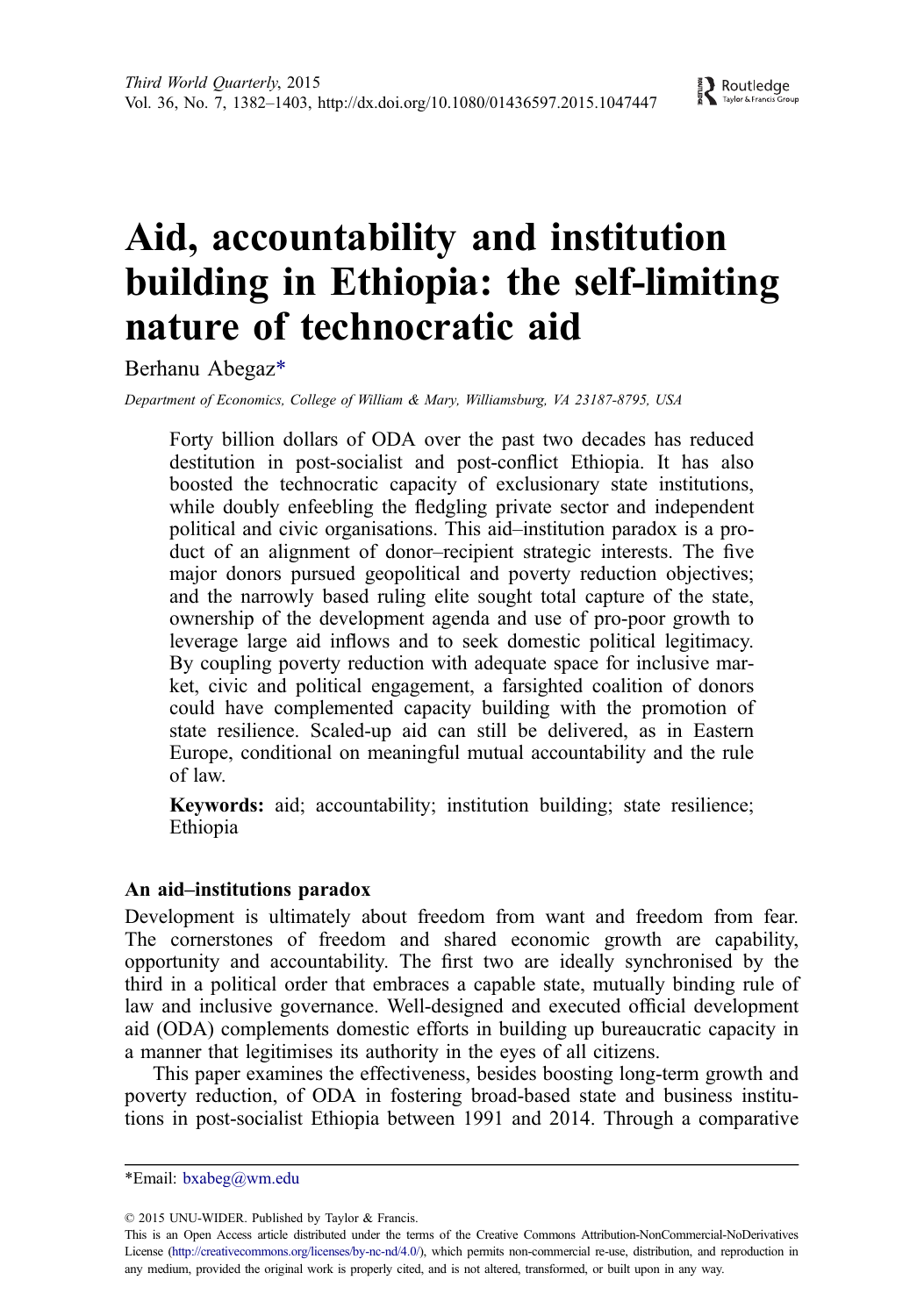analysis of the record on donor–recipient relations on what donors call 'improved service delivery, empowerment, and accountability', it seeks to identify where public-sector reforms advanced the narrow interests of the two official partners and where the general interest was served by the strengthening of widely supported public institutions.

More specifically we critically examine the mutual accommodation between the developmental state proclaimed by the Government of Ethiopia (GOE) and the public-institution reform agenda of its top-five development partners (DPs), who contribute some two-thirds of official aid. We do this by scrutinising the professed objectives and actual practices of three multilateral donors (the World Bank, the EU and the African Development Bank) and two bilateral donors (the UK Department for International Development (DFID) and the US Agency for International Development (USAID)). We will also examine how the GOE reacted to donor pressure in managing its relationship with its major DPs.

Generous pro-poor aid to Africa, in addition to supporting patrimonial consumption and a lower tax effort, has suffered moral hazard for heavily committed donors by militating against the project of building legitimate, transparent and accountable public institutions.<sup>[1](#page-19-0)</sup> The European Commission characterises this puzzle as follows.

Ethiopia is challenging EU's paradigm of democratic governance sustaining economic growth by successfully adopting macro-economic and development best practices with EU support, while reducing the scope for a Civil Society voice on governance and human rights, against EU advocacy.[2](#page-19-0)

This 'aid-institutions paradox,' whereby aid aimed at institution building ends up providing perverse incentives for governments to invest less in domestically accountable public institutions, raises two questions: what explains the strong preference of the ruling party for supporting poverty reduction but not inclusive state and non-state institutions? And what explains the revealed preference of its five major development partners for building up the technocratic capacity of a state that is manifestly captured by a narrowly-based ruling group?

Our working hypothesis, then, is as follows. The promise of time-bound, subnationally tailored and harmonised official development aid to serve a catalytic role in building up capable and inclusive public institutions in post-Derg Ethiopia has proven rather fanciful. Where the interests of donor and recipient are fully aligned – as in the areas poverty reduction, country ownership of the development agenda and regional political stability – a strong incentive exists for a self-enforcing partnership. Where there is a clash of interests between donor and recipient, as has been the case with legitimising inclusion of all fundamental stakeholders in the areas of party politics, policy deliberation and a competitive market economy, donors wilfully blink, despite their strident rhetoric about the commitment to expand the ever-contested civic, political and economic space.

This paper contributes to the literature on the aid–institutions nexus in two notable ways. First, to our knowledge, it is the first systematic attempt to make sense of the interplay between donor interests and the bewildering institutional architecture of the Ethiopian political economy. Second, it confirms the widely held view that aid rarely buys structural reform if such reform goes against the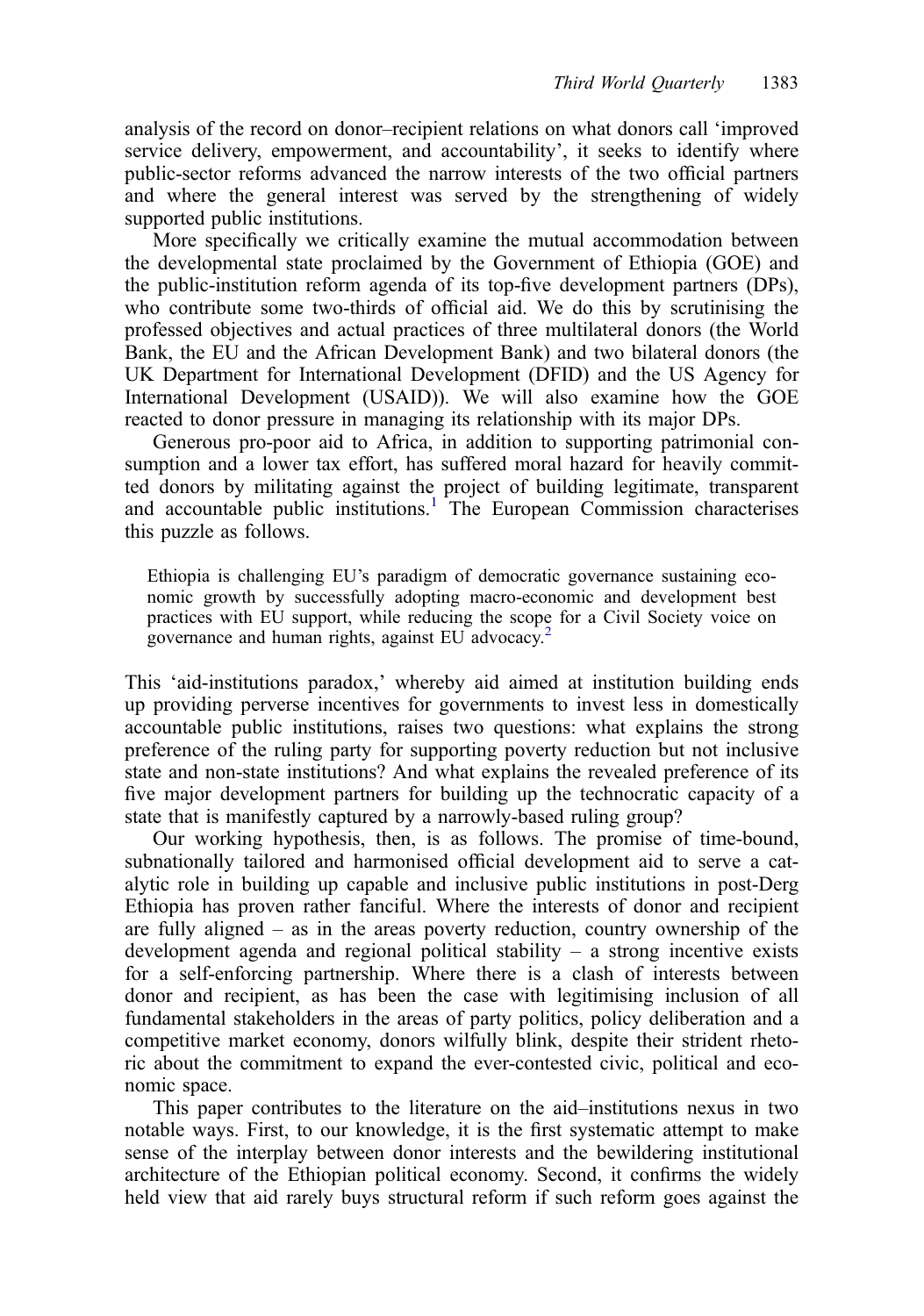grain of donor and recipient interests. Politically conditioned aid which threatens the recipient's hold on state power will be resisted, and successfully so in this case, in resource-poor countries where donor geostrategic interest is compelling enough to allow the recipient to deliver only on poverty reduction.

The rest of the paper proceeds as follows. A general theoretical framework for thinking about the centrality of effective institutions in supporting pro-poor growth and political accountability is provided in the next section. This is followed by a review of the levels and modalities of ODA, the nature of institutional capture by the political class, and how well the congruence between the fundamental interests of the GOE and those of its biggest DPs has hamstrung aid-funded institution building in overly narrow technocratic dimensions. We conclude with a summary of the arguments.

# Theoretical and methodological considerations

Assessing the impact of aid on institutional effectiveness, in terms of both efficiency and inclusiveness, poses a number of challenges for political-economic analysis. The tasks include operationalising institutional robustness and quality, disaggregating the impact of aid from that of domestic resources, identifying the interests of donors and recipients, and employing the right metrics to gauge outcomes. We take up each consideration, albeit briefly.

Of the three pillars of a modern political order (a capable and autonomous state, rule of law that is anchored in societal norms and binding on the powerful, and an acceptable degree of accountability of state and business elites to citizens), Ethiopia barely meets the first criterion. A robust state is clearly one that is capable of defending its international borders, managing distributional conflict fairly and effectively, and delivering basic public services. Such a state also boasts a government that is considered legitimate by a broad cross-section of society.<sup>[3](#page-19-0)</sup>

How much a given state deviates from robustness has to be established on a case-by-case basis since universal measures of state fragility take us only so far. Even where fragility is discernible, the most efficient and feasible mode of aid delivery is not always clear: should donors provide aid that temporally prioritises technocratic state building over democracy building or insist on a simultaneous nurturing of both? In this regard Ethiopian exceptionalism as a country with a pedigreed and resilient non-colonial state provides an intriguing case study.

A long agency chain mediates the effectiveness of aid in diffusing knowledge and relaxing the binding constraints of long-term finance. To maximise pass-through and full implementation of aid-funded programmes, the centrality of efficient public-sector institutions cannot be overestimated.<sup>[4](#page-19-0)</sup> Given the intergovernmental nature of ODA, the inclusiveness and flexibility of institutions matter greatly. Some donors choose to build capacity and upgrade the quality of policies. Others choose just to work with the status quo, or even to bypass it altogether by outsourcing to non-state organisations.

Evaluating the impact of inter-governmental aid on institution building is further bedevilled by methodological complications. One involves disentangling the impacts of the domestic from the foreign when both monies and policies are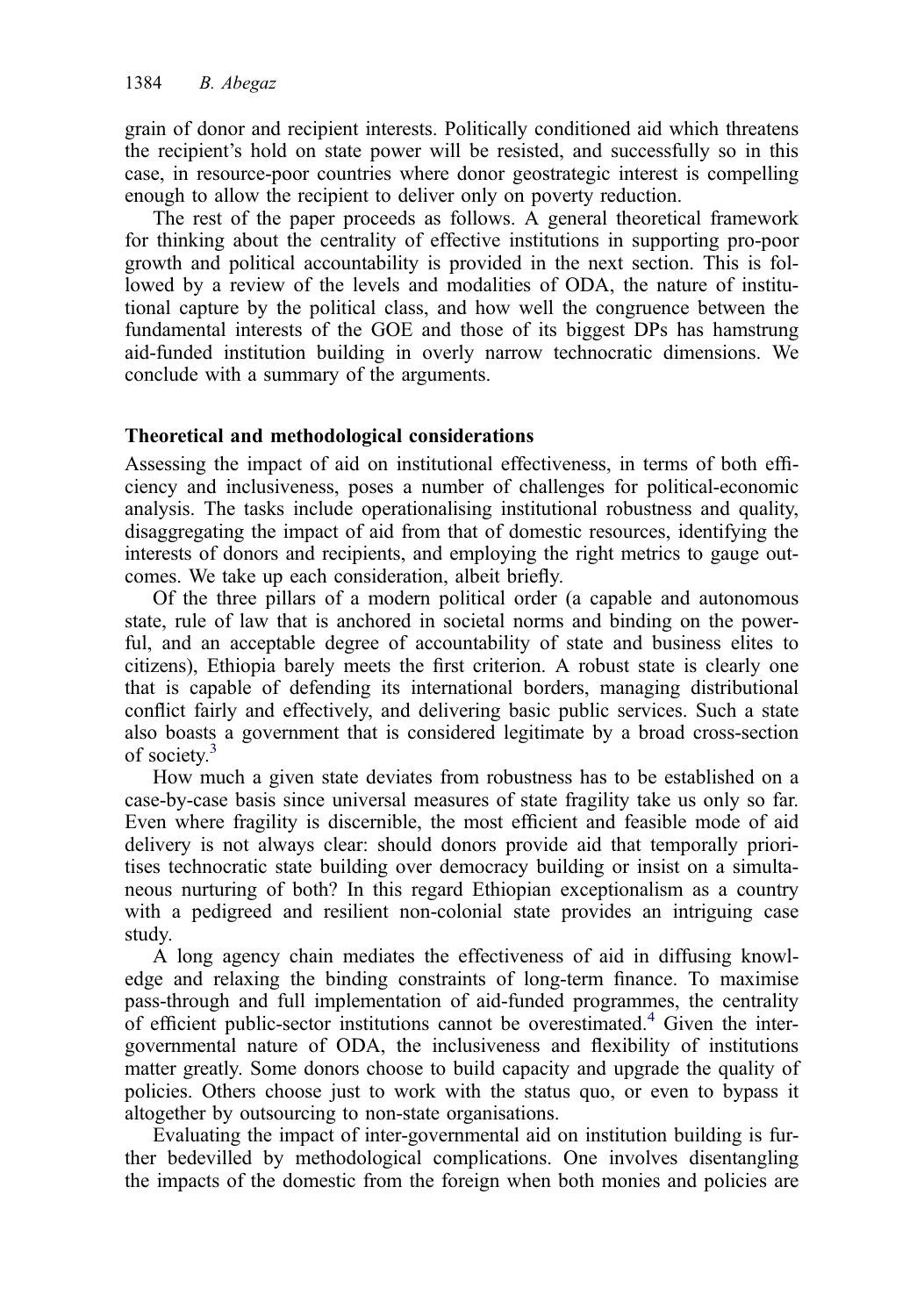tightly coordinated. Another entails controlling for all relevant variables other than official aid that affect institution building. Comparing the programmes of different donors in the same country, the method we adopt in this paper, mitigates the problem of attribution since country characteristics are the same for all donors.<sup>[5](#page-19-0)</sup> However, heterogeneity in donor behaviour has been dented since big donors harmonised their aid programmes in Ethiopia, especially after 2002, and the various internationally comparable indices of governance quality lack adequate time-series depth. The case study approach we employ here, despite its limitations with respect to generalisability, is well suited to the question at hand. It allows for a contextualised analysis of actor incentives and behaviour.

We will, therefore, follow a straightforward procedure in structuring our reading of the evidence. First, we will provide the context for the evolution of state institutions, the rule of law and accountability in the past three decades or so. Then we take a brief look at economic performance in terms of growth rates, poverty reduction and inequality, without making a distinction between the source of funds – domestic or foreign. Using a battery of internationally comparable indicators of poverty and institutional development, we examine whether increased aid flows have contributed to the emergence of capable, meritocratic and inclusive public institutions.

It may be useful at the outset to pin down the typology of aid modalities that link incentives with practice. Let us rule out two options which are least applicable to Ethiopia today. If donors care solely about geopolitics but the recipient regime is secure enough to care about both democracy and poverty reduction, then aid will be doubly effective (aid to India or South Africa come to mind). The other end of the spectrum is the case where donors care about trade and investment but the recipient cares only about its own political survival. In this case mutual self-interest preserves both poverty and tyranny (a case most applicable to resource-rich kleptocracies).

The distinct tracks of the Ethiopian aid-reform envelope can then be reduced to just three:

- (1) Unabashedly apolitical aid. Donors care about trade and investment access along with pragmatic support for poverty reduction (to promote political stability) but the recipient regime cares about its own survival plus poverty reduction (which has the virtues of being donor-financed and legitimising). In this case poverty may be reduced, while repressive politics endures or even intensifies, thereby accelerating state fragility. This fits a charitable reading of Chinese aid to Ethiopia which, at least, cannot be accused of hypocrisy.
- (2) Poverty reduction trumps human rights. Donors care about both democracy and poverty reduction, but the recipient cares only about its own survival and poverty reduction. In this case, reflecting perhaps the widely held view that democracy is impractical in the poorest countries, donors pragmatically choose to prioritise short-term poverty reduction over oppression reduction. This fits well the current Western model of aid for Ethiopia.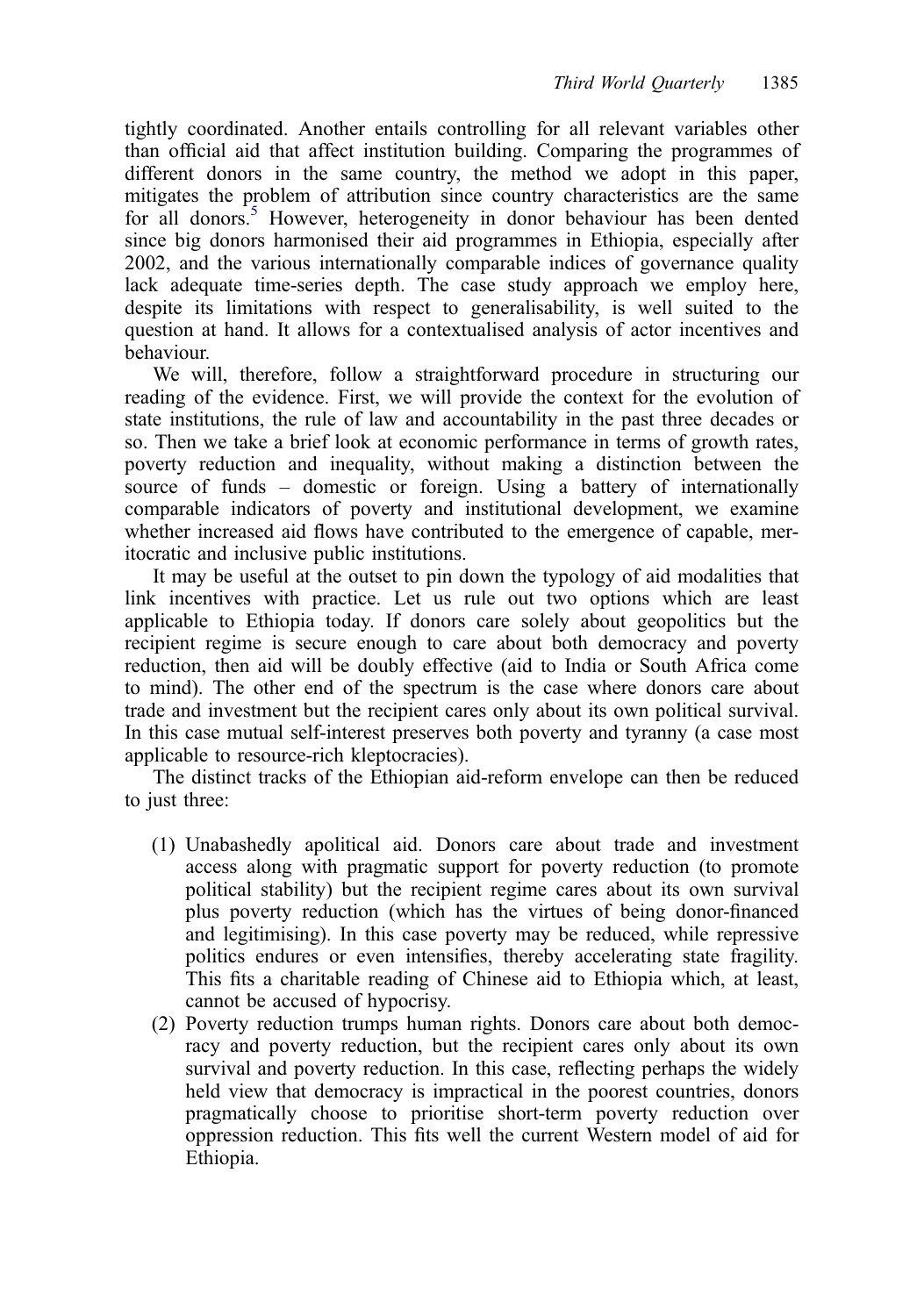#### 1386 B. Abegaz

(3) Respect for human rights (ultimately) trumps poverty reduction. Donors care about both democracy building and poverty reduction, but the recipient cares about its own political longevity and poverty reduction. In this case donors choose to privilege basic freedoms and the rule of law over short-term poverty reduction. Allowing enough political space for the emergence of these pro-poor coalitions, which would enhance employment opportunities and business formation, is likely to have superior growth, distributional and accountability outcomes. A version of this option is a two-pronged and simultaneous promotion of political and economic development.

# State-building and the emergence of an étatist regime

Ethiopia is an African country of 95 million with unusual features and myriad contradictions. It has a resilient civilisation-state but has not managed to transition fully into a modern nation-state. It is multi-ethnic (the biggest four ethnolinguistic groups accounting for over three-quarters of the population) and bi-religious (two-thirds being Christian and one-third Muslim). It is a mineral-poor and foodinsecure but rich in arable land, water, and abundant but capital-intensive hydroelectric and geothermal resources. It enjoys a strategic location in the Horn of Africa – a 'bad' neighbourhood but also close to major sea routes. Its chronically aid-dependent governments have had a history of policy assertiveness in dealing with donors. Finally, its current rulers are repressive but savvy and geostrategically valuable enough to captivate narrowly self-interested donors.

The evolution of Ethiopian living standards since 1950 is depicted in Figures 1 and [2.](#page-6-0) One striking observation stands out: Ethiopia is not just unbelievably poor (and equally so with a Gini Index of 0.30) but lacks a robust growth engine. The slow but steady gain in real per capita income in the 1960s was lost in the subsequent three decades. The highest real per capita income, attained in 1969, was restored only in 2008. The lack of a diverse economic base is reflected in the high correlation between commodity prices and aid-funded investment, and



Figure 1. Growth of real GDP for Ethiopia, 1950–2011 (in 2005 PPP\$; output-based; log scale). Source: Penn World Tables 8.0, [http://www.rug.nl/research/ggdc/data/pwt/.](http://www.rug.nl/research/ggdc/data/pwt/)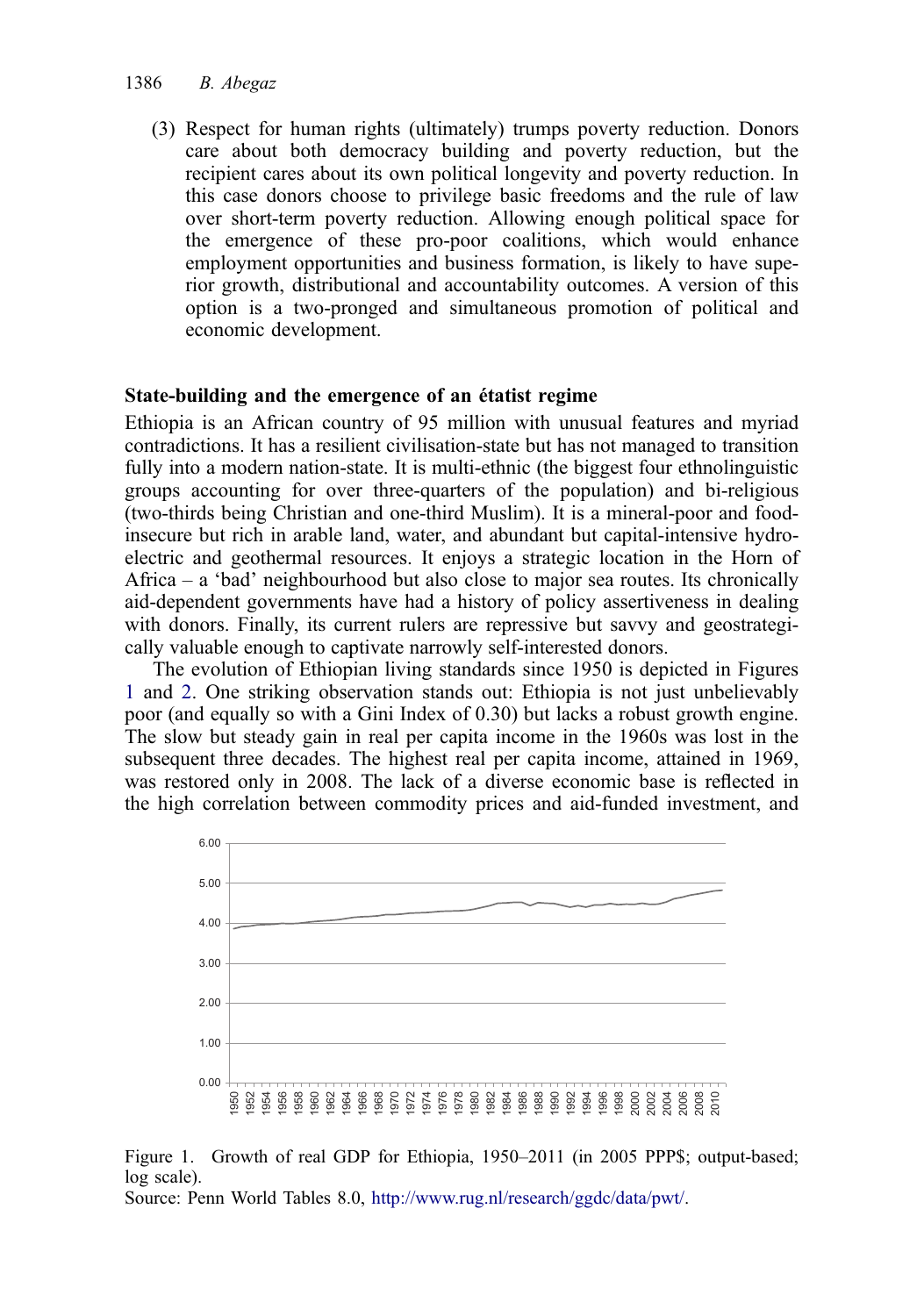<span id="page-6-0"></span>

Figure 2. Real GDP per person, and real capital stock per worker for Ethiopia, 1960–2011 (in 2005 PPP\$; national accounts).

Notes:  $RGPP$  = real GDP per worker (bottom line).  $RKPW$  = real capital stock per worker (top line).

Source: Penn World Tables 8.0, [http://www.rug.nl/research/ggdc/data/pwt/.](http://www.rug.nl/research/ggdc/data/pwt/)

the rate of GDP growth. The recent rise in economic growth is driven by demand expansion fuelled largely by public investment, which makes it quite prone to balance-of-payments crises.<sup>[6](#page-19-0)</sup> Furthermore, exclusionary economic and political institutions appear to have the joint effect of enhancing the country's vulnerability to recurrent political shocks, as shown by the patterns of Policy IV scores since 1946 (Figure 3).



Figure 3. Ethiopia: authority trends, 1946–2013.

Notes: Vertical axis is Polity IV scores. Turning Points: 1974 Revolution, 1991 overthrow of Derg; 2000 split within EPRDF, and 2005 highly polarising parliamentary elections. Source: Adapted from Systemic Peace database, [http://www.systemicpeace.org/polity/](http://www.systemicpeace.org/polity/eti2.htm) [eti2.htm](http://www.systemicpeace.org/polity/eti2.htm).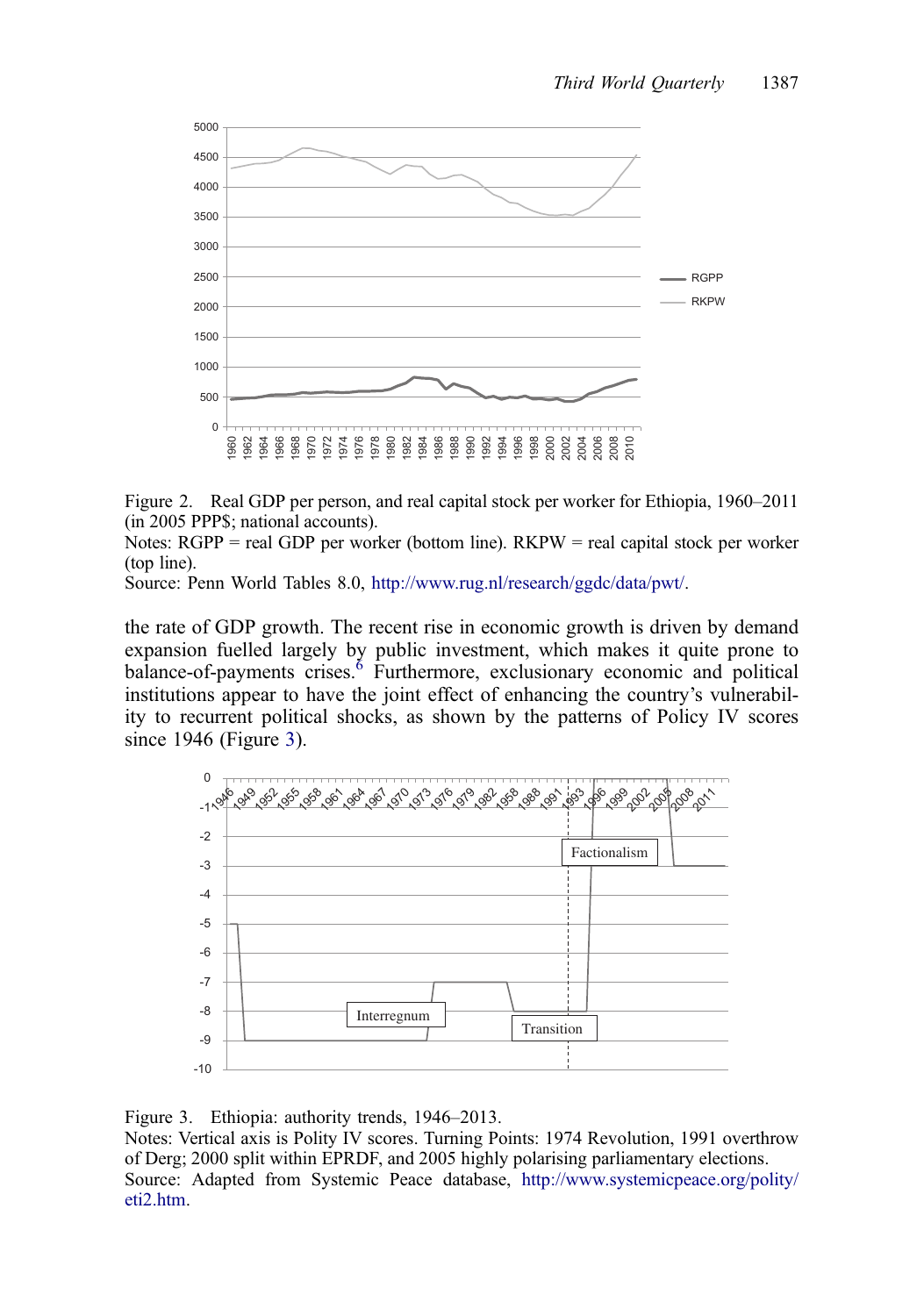The first half of the period under review was bookended by major wars. The civil war, spearheaded for two decades by the Eritrean Peoples' Liberation Front (EPLF) and the Tigray People's Liberation Front (TPLF), culminated in the replacement of the garrison-socialist regime (known as 'Derg') in May 1991 by a TPLF-led coalition of ethnic-based political organisations under the name of the Ethiopian People's Revolutionary Democratic Front (EPRDF).

During this honeymoon period the EPRDF presided over a post-conflict and post-socialist double transition (Table [1](#page-8-0)). Black Africa's largest national army was summarily disbanded and the top echelon of the civil service was replaced by loyalists. Predictably other Derg state institutions were preserved (most notably, the state bureaucracy's answerability to party commissars, nationalised urban and rural lands and the commanding heights of the economy, and a partystate control apparatus down to the neighbourhood or Kebele level). Tariffs were reduced and restrictions on private sector investment were either lifted or significantly reduced. Prices were progressively decontrolled but inflation remained low. A limited programme of privatisation of state enterprises (largely benefitting political allies) was undertaken. To the delight of donor and citizen alike, a number of independent civic organisations (including a relatively free press) and opposition parties were permitted during this transition period.<sup> $\prime$ </sup> In the meantime the province of Eritrea seceded and a major war ensued over the division of the spoils and ill-defined borders.

While 1995 witnessed the introduction of a radically new constitution, the high hopes for meaningful power sharing, much less a peaceful power transfer as a result of free and fair elections, ended in 2005. Ethiopia today boasts a government led by a ruling party propounding the ideology of 'revolutionary– democratic' developmentalism. Decoded, this means the vanguard party has the obligation to forge a direct 'coalition with the masses' to represent (and control) them. Some have charitably reinterpreted this form of crony capitalism as an African developmental neo-patrimonialism  $-$  a system of bureaucratic but also personalised rule with a leadership committed to pro-poor growth by centrally mobilising and investing economic rent, including aid money.<sup>[8](#page-19-0)</sup>

Another hallmark of the regime is the melding of statism with political ethnicity as foundational principles. The new constitutional order has reinforced structural fragility in the polity by emphasising the supremacy of primordial group rights and introducing two competing lines of authority – party and state.<sup>9</sup> In a nutshell, this 'holding together' and top-down model of federalism has four distinctive features: (1) autonomous status was thrust upon ethnically delimited regional states to be run by the new class of ethnic politicians; (2) each major subnational group was intended to be dominant in one, and only one, regional state regardless of population size; (3) there is a mismatch between the top-down territorial assignment of homeland for each ethnic group and the reality of high geographic mobility and inter-ethnic marriage; and (4) the hegemony of a single party reduces the power of federal units while also providing the glue to hold them together in the absence of viable democratic institutions.[10](#page-19-0) The institutionalisation of atavistic ethno-nationalism has introduced, as in Malaysia and apartheid South Africa, the notion of 'dual citizenship', which undermines inter-group trust for building a robust pan-Ethiopian state.<sup>[11](#page-19-0)</sup>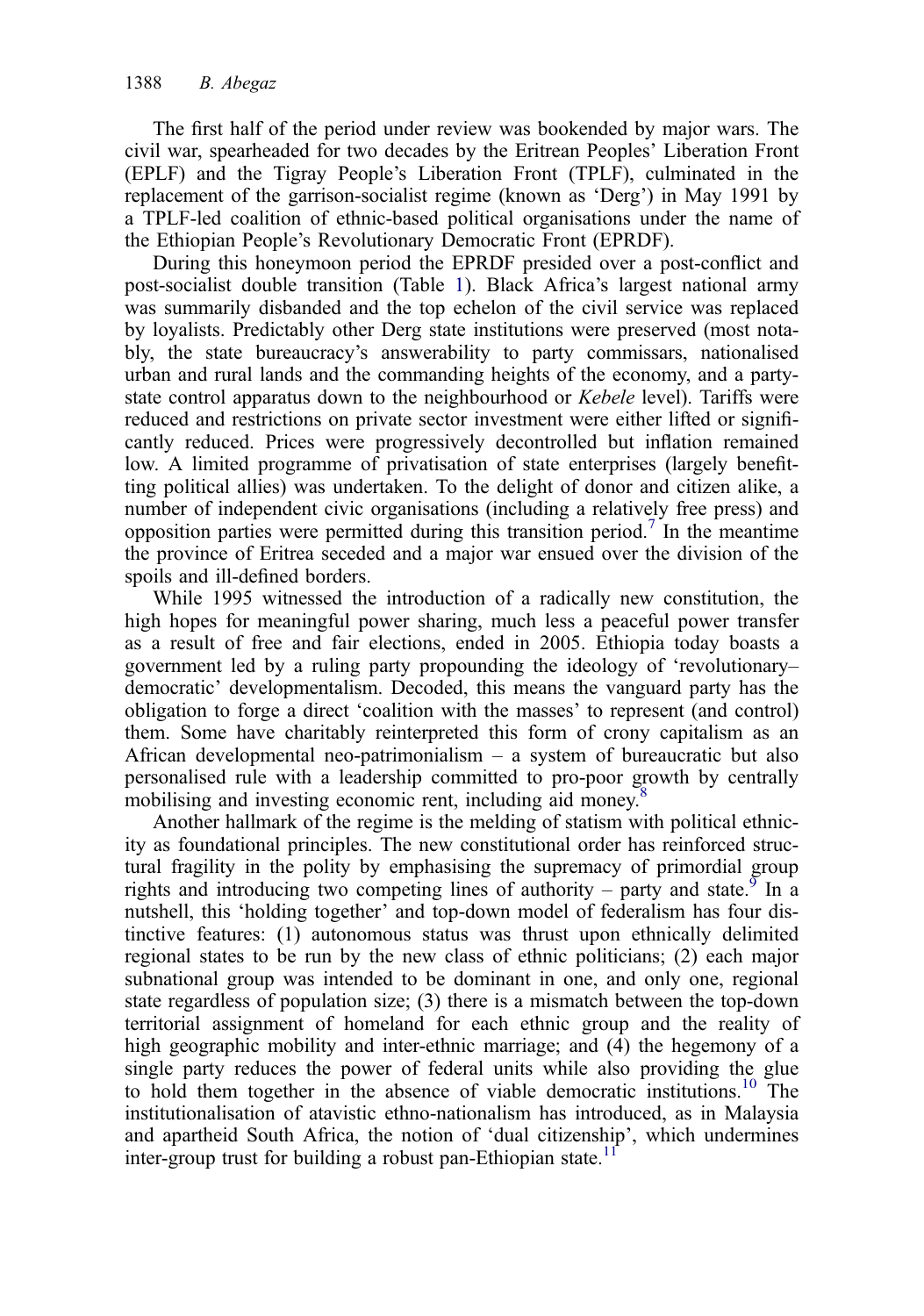<span id="page-8-0"></span>

| Table 1.    |              | Time-line of major aid-related developments, 1990-2012                                                                                                                                                                                                                              |                                                                                                                                                                                                                                                       |
|-------------|--------------|-------------------------------------------------------------------------------------------------------------------------------------------------------------------------------------------------------------------------------------------------------------------------------------|-------------------------------------------------------------------------------------------------------------------------------------------------------------------------------------------------------------------------------------------------------|
| Year        | Major events |                                                                                                                                                                                                                                                                                     | Donor responses                                                                                                                                                                                                                                       |
| $1990 - 91$ |              | Derg belatedly decollectivises, decontrols prices, and frees inter-regional trade<br>EPRDF assumes state power in mid-1991<br>Liberalisation of prices and Birr<br>A liberal Investment Code                                                                                        | Emergency and BOP assistance but squeamish about the<br>Western governments unconditionally support EPRDF<br>initially leftist economic policy of EPRDF<br>takeover                                                                                   |
| 1992–94     |              | Independent CSOs and freer press allowed<br>EPRDF rules under Transitional Charter<br>Macro stabilisation and demobilisation<br>Ethiopia is landlocked<br>New ethnic-based federal Constitution<br>Eritrea secedes;                                                                 | Economic recovery and reconstruction programme (structural<br>Food security and road rehabilitation<br>Multi-donor conference led by IFIs<br>Public expenditure reviews<br>adjustment credits)                                                        |
| 1995-97     |              | Exchange rate liberalisation, inter-bank auctions, and interest rate decontrol<br>Non-competitive parliamentary elections<br>Fiscal federalism with broader tax base<br>Civil service reform and retrenchment<br>Lower and more uniform tariffs<br><b>SMIEs</b><br>Privatisation of | Investment in roads and public utilities, food security and<br>Sector investment, public investment and medium-term<br>Jointly developed policy framework papers<br>Extended structural adjustment facility<br>deeper privatisation<br>economic plans |
| 1998-2000   |              | Famine strikes southern and eastern areas<br>Internal split within the TPLF leadership<br>Border delimitation but no demarcation<br>Ethio-Eritrean conflicts: 100,000 killed<br>Second non-multiparty elections                                                                     | Worried about instability, bilaterals suspend aid, but not IDA<br>Donors urge greater political accommodation of opposition<br>Food aid, led by UN and USAID, rises<br>parties                                                                        |
| $2001 - 04$ |              | to benefit from rising commodity prices and remittances<br>Economy recovers in 2003, despite food shortages<br>First comprehensive PRSP in 2003<br>Ethiopia begins                                                                                                                  | Bilaterals increase commitments, focused on emergency aid<br>Donor harmonisation and coordination<br>Direct Budget Support is strengthened<br>Conditioned HIPC debt forgiveness                                                                       |
|             |              |                                                                                                                                                                                                                                                                                     | (Continued)                                                                                                                                                                                                                                           |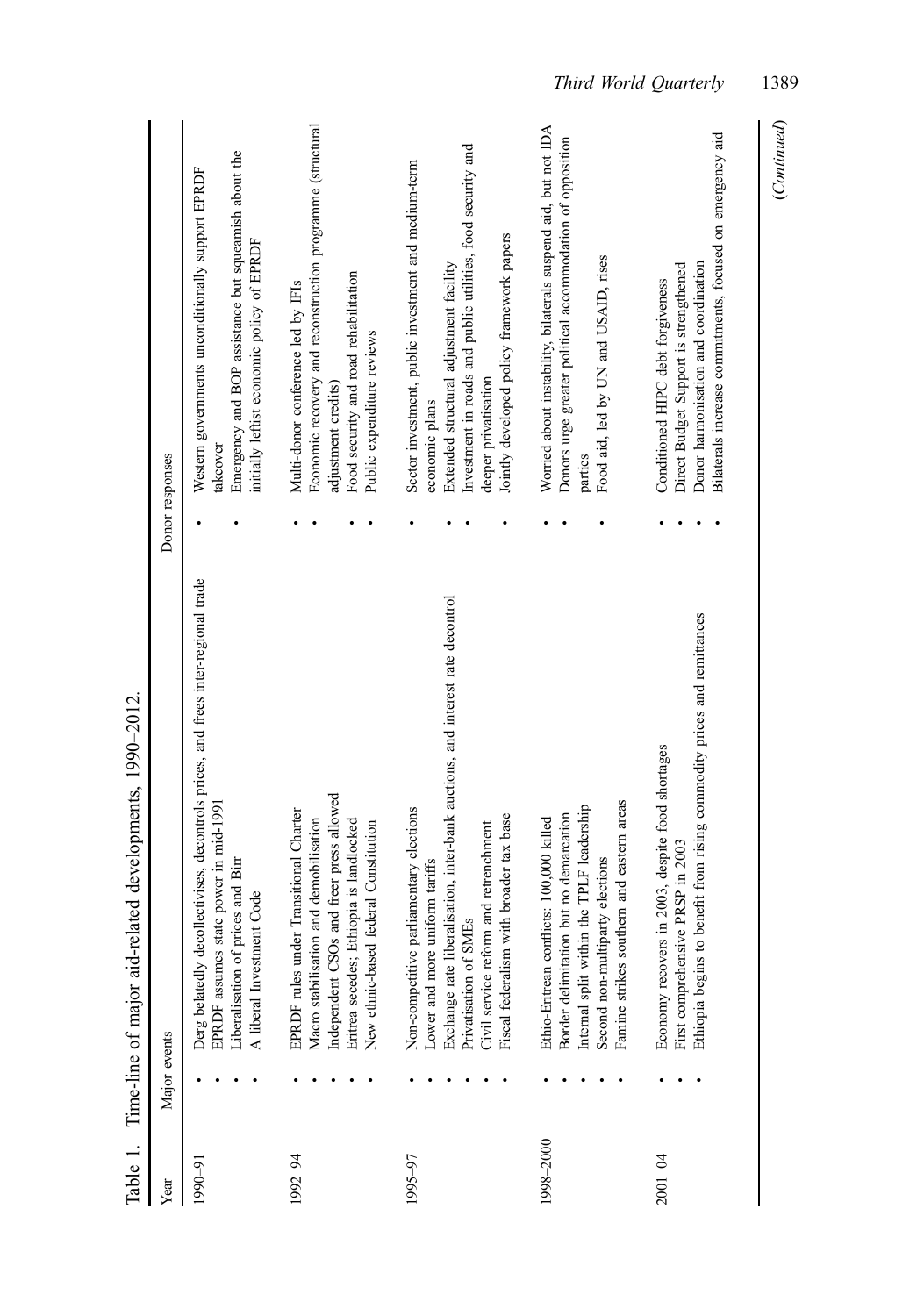|             | Table 1. (Continued). |                                                                                                                                                          |                                                                                  |
|-------------|-----------------------|----------------------------------------------------------------------------------------------------------------------------------------------------------|----------------------------------------------------------------------------------|
| Year        | Major events          |                                                                                                                                                          | Donor responses                                                                  |
| $2005 - 06$ |                       | First free and fair multiparty parliamentary election ends in loss of urban areas                                                                        | Donors suspend direct budget support                                             |
|             |                       | Premature declaration of victory by ruling party leads to public outcry, loss of                                                                         | Donors call for release of jailed leaders and investigation of                   |
|             |                       | 200 lives and jailing of opposition leaders<br>Certificates for land-use rights introduced                                                               | Project lending and food aid continued<br>the killings of peaceful demonstrators |
|             |                       |                                                                                                                                                          | Much general budget support recast as Protection of Basic                        |
|             |                       |                                                                                                                                                          | Services (PBS)                                                                   |
| $2007 - 12$ |                       | Opposition leaders released but independent CSOs political parties and media                                                                             | Protection of Basic Services expanded                                            |
|             |                       | virtually annihilated; a surveillance state matures                                                                                                      | IDA increases economic and sector work                                           |
|             |                       | Economy records near double-digit growth; inflation rises; mega-farms and                                                                                | IMF decries unsustainable public spending and inflationary                       |
|             |                       | mega-hydro projects proliferate                                                                                                                          | pressure                                                                         |
|             |                       | Draconian Charities and Media laws in 2009                                                                                                               | The level of ODA increased markedly                                              |
|             |                       | FDI and loans from BRIC accelerate                                                                                                                       | Export, FDI and remittance revenues rise significantly to                        |
|             |                       | Prime Minister Meles Zenawi dies in 2012                                                                                                                 | overshadow ODA                                                                   |
|             |                       |                                                                                                                                                          | Political conditionalities abandoned                                             |
|             |                       | Reform in Ethiopia", and GOE (2009); Khan, Faguet, Gaukler and Mekasha (2014); IMF (2014); World Bank (2014).<br>Sources: Compiled from Abegaz, "Aid and |                                                                                  |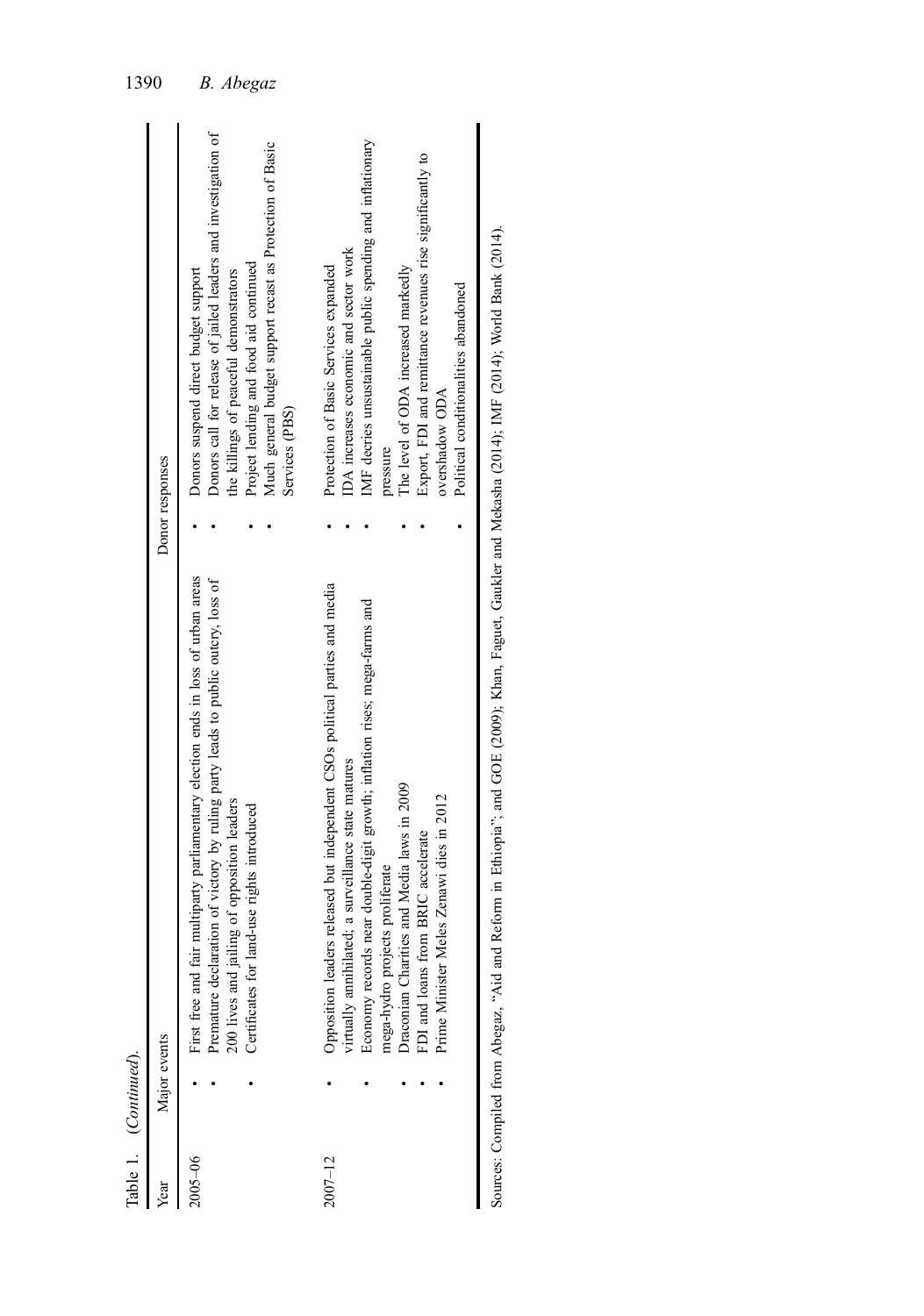### Accountability and the rule of law: citizen rights and popular legitimacy

Given the absence of effective domestic constraints on the exercise of state power, a strong positive correlation is discernible between the degree of power consolidation by the ruling elite and the willingness to violate the constitutional rights of citizens with impunity. Gross and persistent human rights violations, which underlie Ethiopia's consistently dismal international rankings, are the stuff of numerous well-researched reports.<sup>12</sup>

Recent examples highlighted by such organisations include the arrest of 5000 Oromo for their actual or suspected political opposition to the government;<sup>13</sup> the forcible eviction of 8000 ethnic Amhara residents from Benishangul-Gumuz in 2013 on the heels of another eviction from Gura Farda in  $SNNP$ ;<sup>14</sup>, the passage of two draconian pieces of legislation – the charities and societies proclamation and the anti-terrorism proclamation – which place sharp restrictions on or crimi-nalisation of constitutionally protected political and civic activities;<sup>[15](#page-19-0)</sup> the displacement of a number of agro-pastoral communities to make way for hydroelectric and irrigation projects or for mega-land leases in the Omo and Gambella regions;<sup>[16](#page-19-0)</sup> and the large and growing number of political prisoners whose ranks are augmented by the delisting of multi-ethnic opposition political parties, the latest being the Unity for Democracy and Justice Party (Andnet).

Internationally comparative evidence on the GOE's capability, policy and performance comes from disparate sources. It is summarised in Table 2. Despite a strong economic performance, reflected in a 25% gain on the Human Development Index (HDI) over the past decade, the country still ranks 173 out of 186 countries in the world on the overall HDI metric. With respect to qualitative

| Index and Country Rank                          | Index/<br>Rank,<br>$2004 - 05$ | Index/<br>Rank,<br>$2011 - 14$ | Change,<br>$2005 - 14$ | Ranking scale<br>(best-worst) |
|-------------------------------------------------|--------------------------------|--------------------------------|------------------------|-------------------------------|
| Human Development Index                         |                                |                                |                        |                               |
| (HDI):                                          | 0.316                          | 0.396                          | 0.080                  | $1.0 - 0.0$                   |
| HDI<br>٠                                        | 177                            | 173                            | $-4$                   | $1 - 186$                     |
| Rank<br>٠                                       |                                |                                |                        |                               |
| Transparency International: CPI                 | 0.23                           | 0.33                           | 0.10                   | $1.0 - 0.0$                   |
| Rank<br>٠                                       | 114                            | 113                            | $-1$                   | $1 - 174$                     |
| Freedom House: (total)<br>Political Rights<br>٠ | (partly free)                  | (not free)                     | (worse)                | (free/partly/<br>not)         |
| Civil Liberties<br>٠                            | 5                              | 6                              | $-1$                   | $1 - 7$                       |
|                                                 | 5                              | 6                              | $-1$                   | $1 - 7$                       |
| Foreign Policy: Failed State Index              | 91.1                           | 97.9                           | $-8.8$                 | $20.0 - 114.9$                |
| Rank<br>٠                                       | 30                             | 17                             | $-13$                  | $177 - 1$                     |

Table 2. Ethiopia: trends in respect for citizens' rights, 2004–14.

Notes: The Ibrahim Index of African Governance ranked Ethiopia 32 out of the 52 countries in 2014. CPI = corruption perception index.

Sources: UNDP, "Human Development Index," <http://hdr.undp.org/en/content/human-development-index-hdi>; Transparency International, "Corruption Perceptions Index," [http://www.transparency.org/research/cpi/;](http://www.transparency.org/research/cpi/) Freedom House, [https://freedomhouse.org/;](https://freedomhouse.org/) Foreign Policy, "Failed States Index," <http://foreignpolicy.com/>; and Ibrahim Foundation, "Ibrahim Index of African Governance," <http://www.moibrahimfoundation.org/interact/>.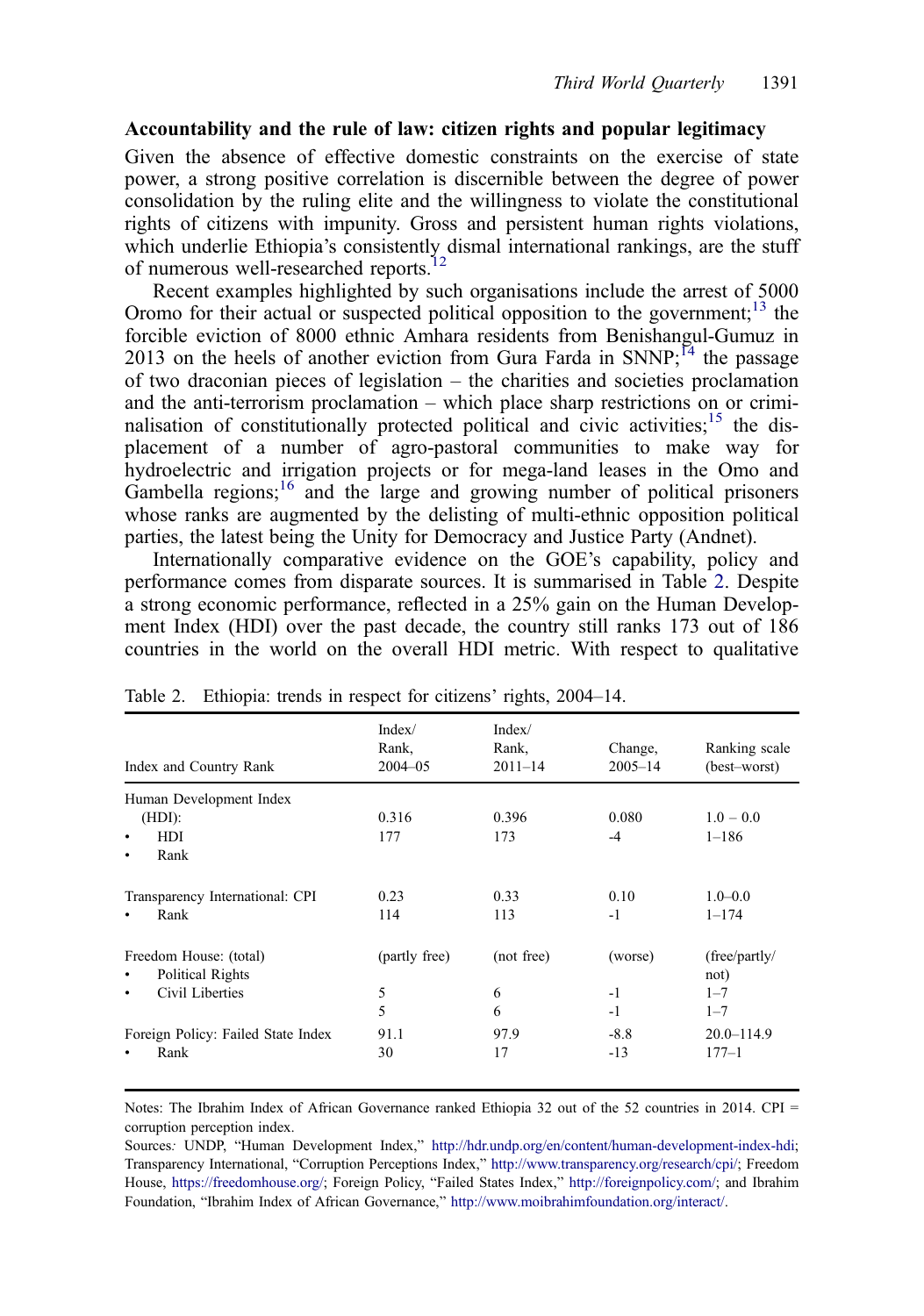evidence on voice and participatory decision making, Ethiopia ranks low on perception of individual corruption (113 out 176), with low and worsening Freedom House scores on rights (6 out of 7 on the scale). For what it is worth, Foreign Policy's state fragility index is high and deteriorating, with Ethiopia having fallen among the worst 17 countries out of 177. When the various dimensions of the rule of law index are parsed, the country ranks towards the bottom on all measures except corruption and criminal justice.

The preponderance of the multidimensional evidence also points to the reversal of liberalisation towards an Ethio-centric private-sector-led development. The GOE likes to rationalise aid- and public-investment-driven economic growth, two-thirds of which originated in the public sector, as adequate compensation for the denial of accountable governance by invoking the success of the étatist East Asian model of development.<sup>[17](#page-20-0)</sup> It views state institutions as instruments of party politics rather than as instruments for demand-led public service provision, or as partners with a robust private economic sector and independently organised interest groups.

# Alignment of donor and recipient interests

Donors seem to have grudgingly jettisoned their much-touted support for competitive market institutions and subnational ownership of aid programmes. To appreciate the latter's implicit cost–benefit calculus, we need to take a closer look at aid modality in practice.

In addition to the UN system, five DPs have had deep engagement with the GOE: the African Development Bank (AfDB), the European Commission (EC), the International Development Association (IDA) of the World Bank Group, DFID and USAID. These five DPs provided nearly two-thirds of the ODA received during the period. Over the past 10 years the GOE has presented donors with three Poverty Reduction Strategy Papers (PRSPs). Updated every three years with annual progress reports, the PRSPs contain an assessment of poverty and of the associated macroeconomic, structural and social programmes along with identified external financing. Ethiopia's PRSPs are consistently praised for being country-owned, pro-poor and collaboratively developed with external partners. Despite the close collaboration with donors (most notably the EU and IDA), the five-year development plans embody the vision of the ruling party emanating from the Prime Minister's Office. Domestic stakeholders are typically invited only to comment on drafts.<sup>[18](#page-20-0)</sup>

The most comprehensive and best articulated of the GOE development plans were issued in the 2000s.<sup>19</sup> The pillars of SDPRP (2001–04) included pro-poor growth (rural and urban), human development (primarilysocial services), and resilience for the poor. PASDEP (2005–10) focused on rural development, job creation, expanding public infrastructure, and improving tax collection and the public finance system as well. GTP (2010–15) focuses on productivity-driven growth (commercial agriculture, expanded infrastructure and industrial development), enhancing the quality of social services, building a capable developmentalist state and restoring macroeconomic stability in the face of the alarming pace of monetisation of the domestic debt. The GOE has recently scaled up its ambitions by undertaking tens of billions of dollars of investments in roads,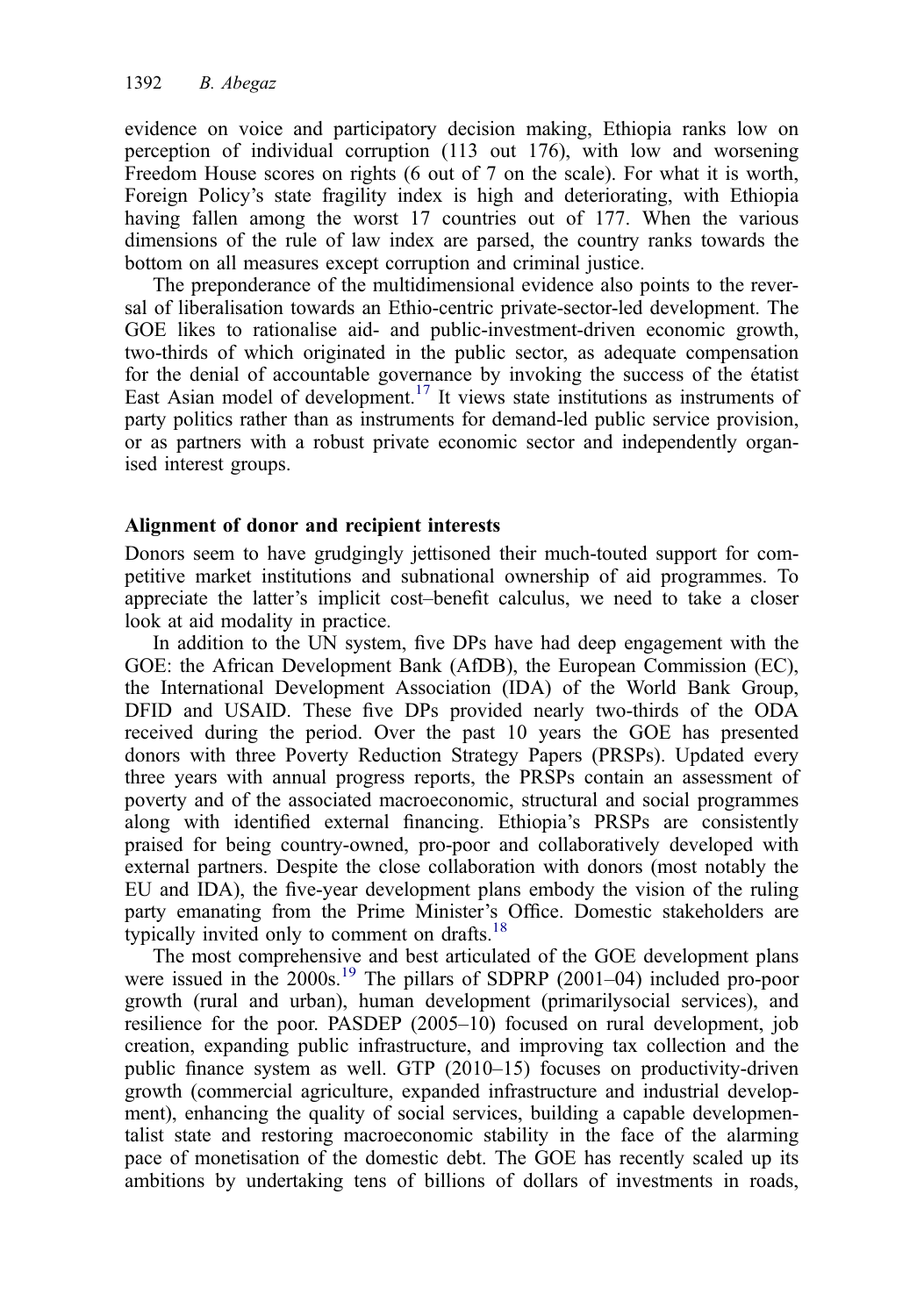railways, power and agro-processing industrial zones which are likely to diversify its export basket and boost higher paying jobs. This may well mean less dependence on foreign aid in the near future.

A discernible division of labour is evident between multilateral donors and bilateral donors. Multilaterals have a comparative advantage in supporting physical infrastructure and better economic governance (civil service, fiscal management, training and decentralisation). Bilaterals have a competitive edge in the social sectors (education, health, water and food security) along with a secondary interest in issues pertaining to political governance (mainly in the form of civic education and gender equity). The level of aid and the focus of donors are reported in Figure 4 and Table [3.](#page-13-0)

AfDB started operations in Ethiopia in 1975 and has to date committed US \$3 billion to finance over 90 operations. It is particularly strong in the areas of multi-donor basic service delivery and energy-related infrastructure.<sup>[20](#page-20-0)</sup>

IDA is Ethiopia's largest soft lender and a leader in aid harmonisation and coordination. It has provided aid in the form of soft loans and grants (comprising one-third) to the tune of \$10 billion since 1950. Some 70% of this was provided after 1991, and 20% of it has been devoted to public-sector institution building.<sup>[21](#page-20-0)</sup> Overall IDA programmes have focused on growth, human development (social spending and economic governance) and food security. The current country partnership programme has two pillars: fostering competitiveness (via macro-stability, gains in productivity, expanded infrastructure and regional integration); and enhancing resilience (through delivery of social services and a bet-ter approach to social protection and risk management.<sup>[22](#page-20-0)</sup> The bridge between the two is taken to be good technocratic governance (public sector managerial efficiency and transparency) and state-capacity building (by deepening policy dialogue, fostering the use of country systems and increasing the predictability of budget support).

EU official aid to Ethiopia, collectively the largest, has come through two channels.<sup>23</sup> The first is the EC, mainly the European Development Fund (EDF).



Figure 4. Total ODA received by Ethiopia (US\$, 2010 prices). Source: World Bank, African Development Indicators, 2013, [http://data.worldbank.org/](http://data.worldbank.org/data-catalog/africa-development-indicators) [data-catalog/africa-development-indicators](http://data.worldbank.org/data-catalog/africa-development-indicators); and World Bank, World Development Indicators, 2013, [http://data.worldbank.org/data-catalog/world-development-indicators.](http://data.worldbank.org/data-catalog/world-development-indicators)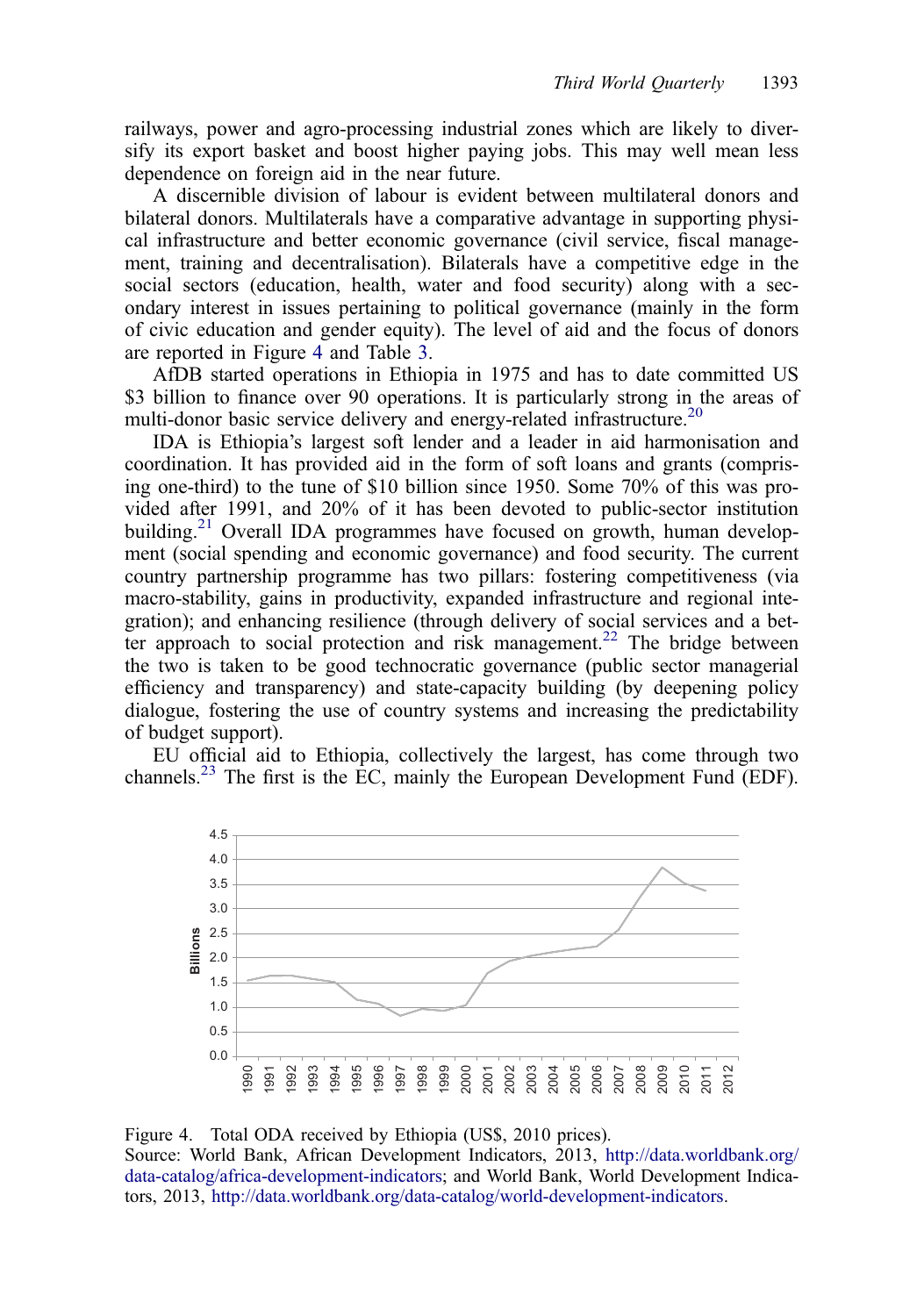<span id="page-13-0"></span>

| $E_{\rm U}$<br>ADF<br>ЦÍ                                                                                                                                                                                                            | Japan<br>U.S.A.                           | Canada                                                                                                                                                                                                                                                                                                                                   | Ireland   | U.K.                                                                                                                                                                                                                                                                                                                                                                                                                                                                     | Sweden                                                                                                            | Norway                        | Netherl                                                                                                                                                                                                                                                                                                                                                                                                                                 |
|-------------------------------------------------------------------------------------------------------------------------------------------------------------------------------------------------------------------------------------|-------------------------------------------|------------------------------------------------------------------------------------------------------------------------------------------------------------------------------------------------------------------------------------------------------------------------------------------------------------------------------------------|-----------|--------------------------------------------------------------------------------------------------------------------------------------------------------------------------------------------------------------------------------------------------------------------------------------------------------------------------------------------------------------------------------------------------------------------------------------------------------------------------|-------------------------------------------------------------------------------------------------------------------|-------------------------------|-----------------------------------------------------------------------------------------------------------------------------------------------------------------------------------------------------------------------------------------------------------------------------------------------------------------------------------------------------------------------------------------------------------------------------------------|
| 77<br>75                                                                                                                                                                                                                            | ಸ ಎ                                       |                                                                                                                                                                                                                                                                                                                                          |           |                                                                                                                                                                                                                                                                                                                                                                                                                                                                          |                                                                                                                   |                               |                                                                                                                                                                                                                                                                                                                                                                                                                                         |
|                                                                                                                                                                                                                                     |                                           |                                                                                                                                                                                                                                                                                                                                          |           |                                                                                                                                                                                                                                                                                                                                                                                                                                                                          |                                                                                                                   |                               |                                                                                                                                                                                                                                                                                                                                                                                                                                         |
| $\frac{66}{203}$                                                                                                                                                                                                                    |                                           |                                                                                                                                                                                                                                                                                                                                          |           |                                                                                                                                                                                                                                                                                                                                                                                                                                                                          |                                                                                                                   |                               |                                                                                                                                                                                                                                                                                                                                                                                                                                         |
|                                                                                                                                                                                                                                     |                                           |                                                                                                                                                                                                                                                                                                                                          |           | $\circ \circ \mathop{\mathtt{R}}\nolimits \mathop{\mathtt{H}}\nolimits \mathop{\mathtt{H}}\nolimits \mathop{\mathtt{H}}\nolimits \mathop{\mathtt{H}}\nolimits$                                                                                                                                                                                                                                                                                                           |                                                                                                                   |                               |                                                                                                                                                                                                                                                                                                                                                                                                                                         |
|                                                                                                                                                                                                                                     |                                           |                                                                                                                                                                                                                                                                                                                                          |           |                                                                                                                                                                                                                                                                                                                                                                                                                                                                          |                                                                                                                   | 2738                          |                                                                                                                                                                                                                                                                                                                                                                                                                                         |
|                                                                                                                                                                                                                                     |                                           |                                                                                                                                                                                                                                                                                                                                          |           |                                                                                                                                                                                                                                                                                                                                                                                                                                                                          |                                                                                                                   |                               |                                                                                                                                                                                                                                                                                                                                                                                                                                         |
|                                                                                                                                                                                                                                     |                                           |                                                                                                                                                                                                                                                                                                                                          |           |                                                                                                                                                                                                                                                                                                                                                                                                                                                                          |                                                                                                                   |                               |                                                                                                                                                                                                                                                                                                                                                                                                                                         |
| 2890                                                                                                                                                                                                                                |                                           |                                                                                                                                                                                                                                                                                                                                          |           | $\frac{13}{6}$                                                                                                                                                                                                                                                                                                                                                                                                                                                           |                                                                                                                   |                               |                                                                                                                                                                                                                                                                                                                                                                                                                                         |
|                                                                                                                                                                                                                                     |                                           |                                                                                                                                                                                                                                                                                                                                          |           |                                                                                                                                                                                                                                                                                                                                                                                                                                                                          |                                                                                                                   |                               |                                                                                                                                                                                                                                                                                                                                                                                                                                         |
| $1.38 \times 1.188$ $1.488$ $1.588$ $1.588$ $1.588$ $1.588$ $1.588$ $1.588$ $1.588$ $1.588$ $1.588$ $1.588$ $1.588$ $1.588$ $1.588$ $1.588$ $1.588$ $1.588$ $1.588$ $1.588$ $1.588$ $1.588$ $1.588$ $1.588$ $1.588$ $1.588$ $1.588$ | H 3 3 3 4 5 5 5 4 5 6 7 6 7 6 7 6 7 6 7 6 | $\mathfrak{B} \boxtimes \mathbb{C}$ $\boxtimes$ $\mathfrak{B} \cong \mathbb{C}$ $\mathbb{C}$ $\cong$ $\mathbb{C}$ $\mathbb{C}$ $\cong$ $\mathbb{C}$ $\cong$ $\mathbb{C}$ $\cong$ $\mathbb{C}$ $\cong$ $\mathbb{C}$ $\cong$ $\mathbb{C}$ $\cong$ $\mathbb{C}$ $\cong$ $\cong$ $\mathbb{C}$ $\cong$ $\cong$ $\cong$ $\cong$ $\cong$ $\con$ |           | $\begin{array}{c}\n 1 \times 1 \\  2 \times 2 \\  3 \times 1 \\  4 \times 2 \\  5 \times 3 \\  6 \times 4 \\  7 \times 6 \\  8 \times 1 \\  9 \times 1 \\  10 \times 1 \\  21 \times 1 \\  32 \times 1 \\  4 \times 1 \\  5 \times 1 \\  6 \times 1 \\  7 \times 1 \\  8 \times 1 \\  9 \times 1 \\  10 \times 1 \\  11 \times 1 \\  12 \times 1 \\  13 \times 1 \\  14 \times 1 \\  15 \times 1 \\  16 \times 1 \\  17 \times 1 \\  18 \times 1 \\  19 \times 1 \\  11$ | $5.5$ $\pm$ $\pm$ $\pm$ $3.8$ $\pm$ $2.8$ $\pm$ $2.9$ $\pm$ $2.9$ $\pm$ $2.9$ $\pm$ $2.9$ $\pm$ $2.9$ $\pm$ $2.9$ | 3 1 1 2 3 4 5 6 7 4 5 6 7 4 5 | $\begin{array}{l} 68.75 \times 10^{-3} \text{ s} \times 10^{-4} \text{ s} \times 10^{-4} \text{ s} \times 10^{-4} \text{ s} \times 10^{-4} \text{ s} \times 10^{-4} \text{ s} \times 10^{-4} \text{ s} \times 10^{-4} \text{ s} \times 10^{-4} \text{ s} \times 10^{-4} \text{ s} \times 10^{-4} \text{ s} \times 10^{-4} \text{ s} \times 10^{-4} \text{ s} \times 10^{-4} \text{ s} \times 10^{-4} \text{ s} \times 10^{-4} \text{ s$ |
| 5                                                                                                                                                                                                                                   |                                           |                                                                                                                                                                                                                                                                                                                                          |           |                                                                                                                                                                                                                                                                                                                                                                                                                                                                          |                                                                                                                   |                               |                                                                                                                                                                                                                                                                                                                                                                                                                                         |
|                                                                                                                                                                                                                                     |                                           |                                                                                                                                                                                                                                                                                                                                          |           |                                                                                                                                                                                                                                                                                                                                                                                                                                                                          |                                                                                                                   |                               |                                                                                                                                                                                                                                                                                                                                                                                                                                         |
|                                                                                                                                                                                                                                     |                                           |                                                                                                                                                                                                                                                                                                                                          |           |                                                                                                                                                                                                                                                                                                                                                                                                                                                                          |                                                                                                                   |                               |                                                                                                                                                                                                                                                                                                                                                                                                                                         |
|                                                                                                                                                                                                                                     |                                           |                                                                                                                                                                                                                                                                                                                                          |           |                                                                                                                                                                                                                                                                                                                                                                                                                                                                          |                                                                                                                   |                               |                                                                                                                                                                                                                                                                                                                                                                                                                                         |
|                                                                                                                                                                                                                                     |                                           |                                                                                                                                                                                                                                                                                                                                          |           |                                                                                                                                                                                                                                                                                                                                                                                                                                                                          |                                                                                                                   |                               |                                                                                                                                                                                                                                                                                                                                                                                                                                         |
|                                                                                                                                                                                                                                     |                                           |                                                                                                                                                                                                                                                                                                                                          | ERRESSERS |                                                                                                                                                                                                                                                                                                                                                                                                                                                                          |                                                                                                                   |                               |                                                                                                                                                                                                                                                                                                                                                                                                                                         |
| $\frac{135}{205}$                                                                                                                                                                                                                   |                                           |                                                                                                                                                                                                                                                                                                                                          |           |                                                                                                                                                                                                                                                                                                                                                                                                                                                                          |                                                                                                                   |                               |                                                                                                                                                                                                                                                                                                                                                                                                                                         |
|                                                                                                                                                                                                                                     |                                           |                                                                                                                                                                                                                                                                                                                                          |           |                                                                                                                                                                                                                                                                                                                                                                                                                                                                          |                                                                                                                   |                               |                                                                                                                                                                                                                                                                                                                                                                                                                                         |
|                                                                                                                                                                                                                                     |                                           |                                                                                                                                                                                                                                                                                                                                          |           |                                                                                                                                                                                                                                                                                                                                                                                                                                                                          |                                                                                                                   |                               |                                                                                                                                                                                                                                                                                                                                                                                                                                         |
| 170<br>342                                                                                                                                                                                                                          |                                           |                                                                                                                                                                                                                                                                                                                                          |           |                                                                                                                                                                                                                                                                                                                                                                                                                                                                          |                                                                                                                   |                               |                                                                                                                                                                                                                                                                                                                                                                                                                                         |
|                                                                                                                                                                                                                                     | $\frac{1}{2}$                             |                                                                                                                                                                                                                                                                                                                                          |           |                                                                                                                                                                                                                                                                                                                                                                                                                                                                          |                                                                                                                   |                               |                                                                                                                                                                                                                                                                                                                                                                                                                                         |
|                                                                                                                                                                                                                                     | $\frac{152}{035}$                         |                                                                                                                                                                                                                                                                                                                                          | 9904      |                                                                                                                                                                                                                                                                                                                                                                                                                                                                          |                                                                                                                   | $\frac{20}{529}$              |                                                                                                                                                                                                                                                                                                                                                                                                                                         |
| 1903                                                                                                                                                                                                                                |                                           |                                                                                                                                                                                                                                                                                                                                          |           |                                                                                                                                                                                                                                                                                                                                                                                                                                                                          |                                                                                                                   |                               |                                                                                                                                                                                                                                                                                                                                                                                                                                         |
| 0.054                                                                                                                                                                                                                               | .029                                      | $\ddot{3}$                                                                                                                                                                                                                                                                                                                               |           |                                                                                                                                                                                                                                                                                                                                                                                                                                                                          |                                                                                                                   |                               | 0.02<br>0.015                                                                                                                                                                                                                                                                                                                                                                                                                           |

 $\ddot{\cdot}$ Sources: OCCD/D/AC Creator Reporting System (CKS) Database, 2013. ODP Detator data are trom the OS Department aid administered by the European Commission. This table excludes emergency assistance-US\$S billion in 2002–2011 aid administered by the European Commission. This table excludes emergency assistance–US\$5 billion in 2002–2011 alone.

 $R = real$ , inflation adjusted;  $N = normal$ . AfDF = African Development Bank Fund; GloF = Global Fund.

Some numbers may not add up due to rounding up.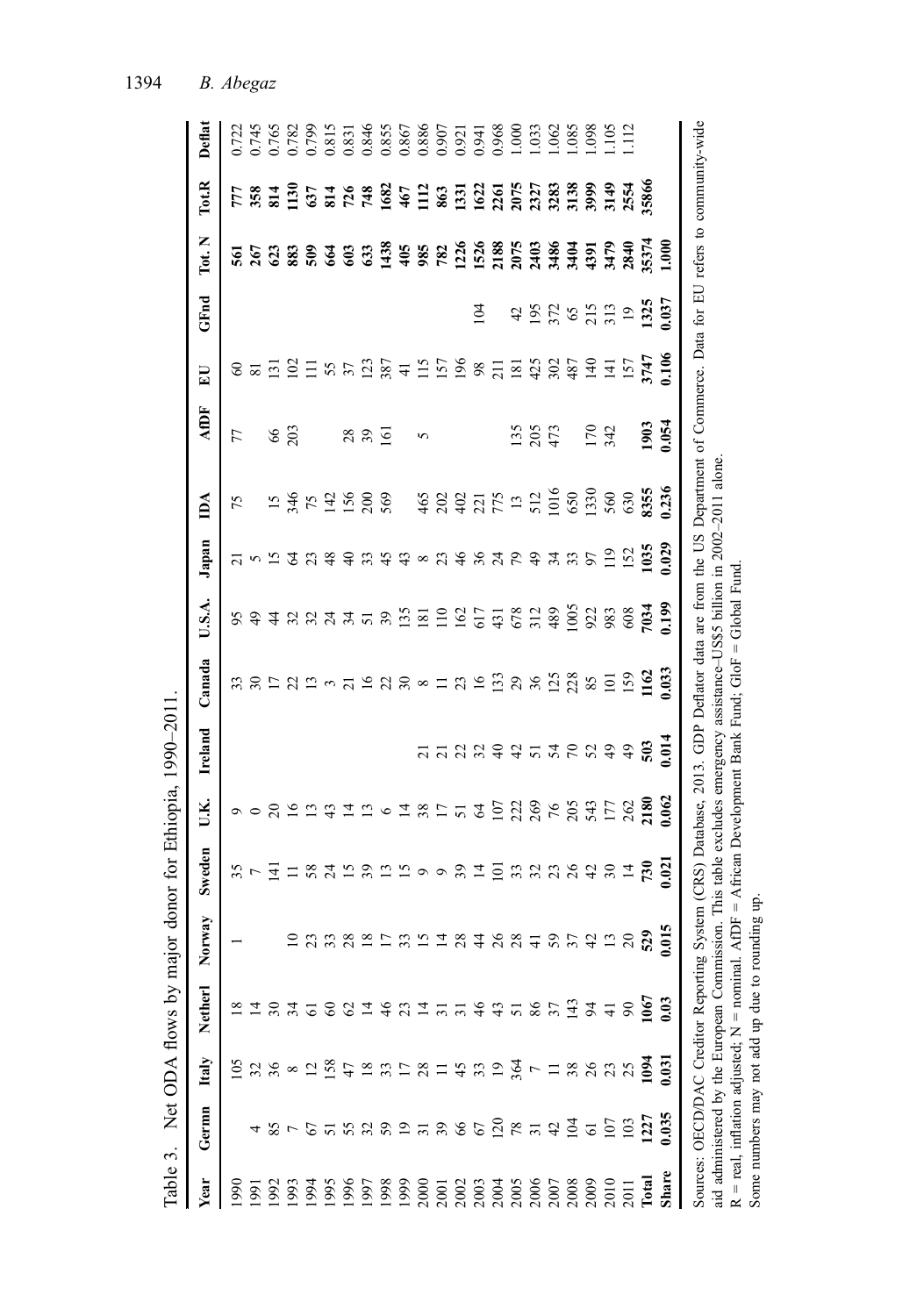EDF has been active since 1975. Like IDA, EDF relies on periodic replenishments by member states rather than on predictably regular budgetary allocations. These monies are supplemented by loans from the European Investment Bank (directed mainly at public utilities) and together account for 40% of total EU aid to Ethiopia. Following the Cotonou agreement of 2000 politically neutral entitlements under the Lomé Convention gave way to performance-based, politically conditioned and sectorally selective aid. The scaled-up aid also had to come pri-marily in the form of general budget support.<sup>[24](#page-20-0)</sup> EC support, however, shows a marked preference for the developmental end of the development–democracy nexus $25$ 

The aid relationship between Ethiopia and the UK is a longstanding one. DFID has in recent years ramped up support, making Ethiopia the largest recipient of British aid in Africa, if not in the world, today. British aid, which totalled \$1 billion during 2005–11, is expected to rise by \$0.8 billion in  $2012-17$ <sup>26</sup> DFID is well-known for its eagerness to pool its resources with other donors, especially for promoting sustainable livelihoods, for its reticence about the domestic political implications of its aid, and for a penchant for impact evaluation of its programmes. $27$ 

The alliance between the USA and Ethiopia was strong between 1950 and 1975. The USA not only resumed both military and economic aid in 1991 but accelerated these as the fight against terrorism made Ethiopia a reliable political ally in the unstable Horn of Africa. The latest country-development cooperation strategy supports US foreign policy priorities, ostensibly mindful of the needs, constraints and opportunities in Ethiopia.[28](#page-20-0)

One mantra of the donor-owned country strategy papers is aligning donor objectives and modalities with those of the Ethiopian government. The Donors' Assistance Group (DAG) was established in 2000, and joint and harmonised programmes have become the hallmark of the aid regime ever since. Ethiopia's report card on the Paris Principles in 2008 shows a grade of B on ownership and mutual accountability. However, alignment, harmonisation, and managingfor-results garnered only a grade of C. DAG has long recognised that public sector reform is essential for rectifying serious capacity deficits and a dysfunctional managerial culture, all the while maintaining an assiduous silence about the tenets of the underlying political order. $^{29}$  $^{29}$  $^{29}$ 

Aside from the dismal record on human, civil and political rights noted earlier, Ethiopia's business climate for domestic investors has remained sub-par in many important respects, and the volume of aid inflow is largely insensitive to it (Figure [5\)](#page-15-0). The various indicators, absolute indices and relative intercountry rankings alike, point to mostly worsening trends.

While government effectiveness has improved measurably since 2005, voice and accountability, and political stability and non-violence have fallen from unenviable initial levels. This is confirmed by IDA's country performance on institutional accountability (CPIA) ratings, which show a steep deterioration in the public management score but a significant gain in the economic management score (Figure [6](#page-15-0)).

It is also worth noting here that, when it comes to petty bureaucratic corruption, Ethiopia has a lower level of corruption than its African peers in basic services. However, it is high and rising in other sectors such as construction, land,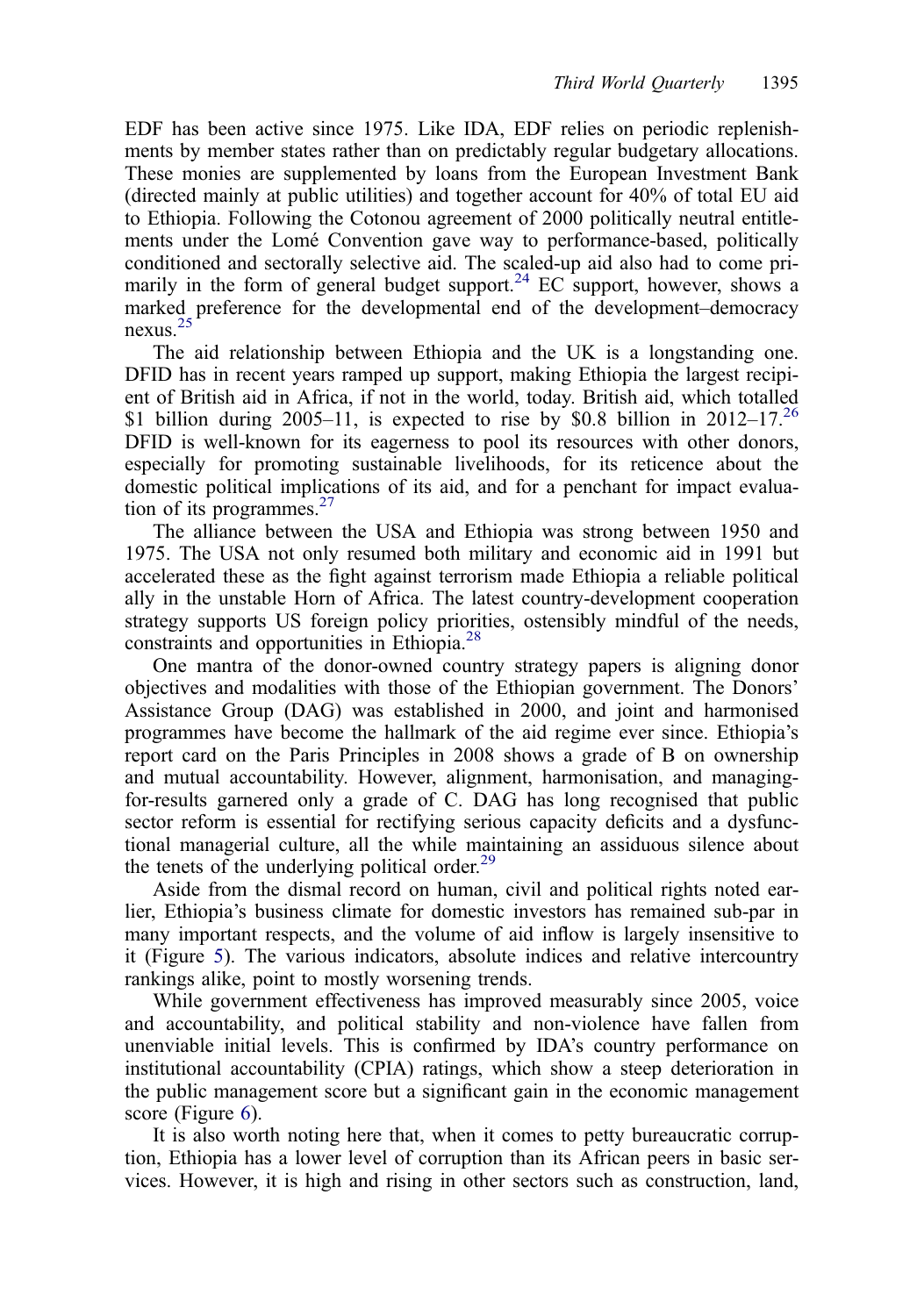<span id="page-15-0"></span>

Figure 5. World governance ratings for Ethiopia (best to worst: +2.5 to −2.5). Source: World Bank, African Development Indicators, 2013, [http://data.worldbank.org/](http://data.worldbank.org/data-catalog/africa-development-indicators) [data-catalog/africa-development-indicators](http://data.worldbank.org/data-catalog/africa-development-indicators); and World Bank, World Development Indicators, 2013, [http://data.worldbank.org/data-catalog/world-development-indicators.](http://data.worldbank.org/data-catalog/world-development-indicators)



Figure 6. CPIA ratings for Ethiopia.

Notes: IRAI = IDA resource allocation index. CPIA = country policy and institutional assessment.

Source: World Bank, African Development Indicators, 2013, [http://data.worldbank.org/](http://data.worldbank.org/data-catalog/africa-development-indicators) [data-catalog/africa-development-indicators](http://data.worldbank.org/data-catalog/africa-development-indicators); and World Bank, World Development Indicators, 2013, [http://data.worldbank.org/data-catalog/world-development-indicators.](http://data.worldbank.org/data-catalog/world-development-indicators)

mining, telecommunications and pharmaceuticals.<sup>30</sup> What is often overlooked, however, is that endemic political corruption is reaching kleptocratic proportions, with all the corrosive consequences for trust in public institutions. One disturbing manifestation of economic misgovernance is the systematic conversion of public assets into party assets, $31$  and the former's use in political patronage (especially through a brazen unlocking of economic wealth embedded in urban real estate and commercialisable rural land) by politically linked groups. Institutions favouring redistributive rent-seeking are supplanting institutions of wealth creation.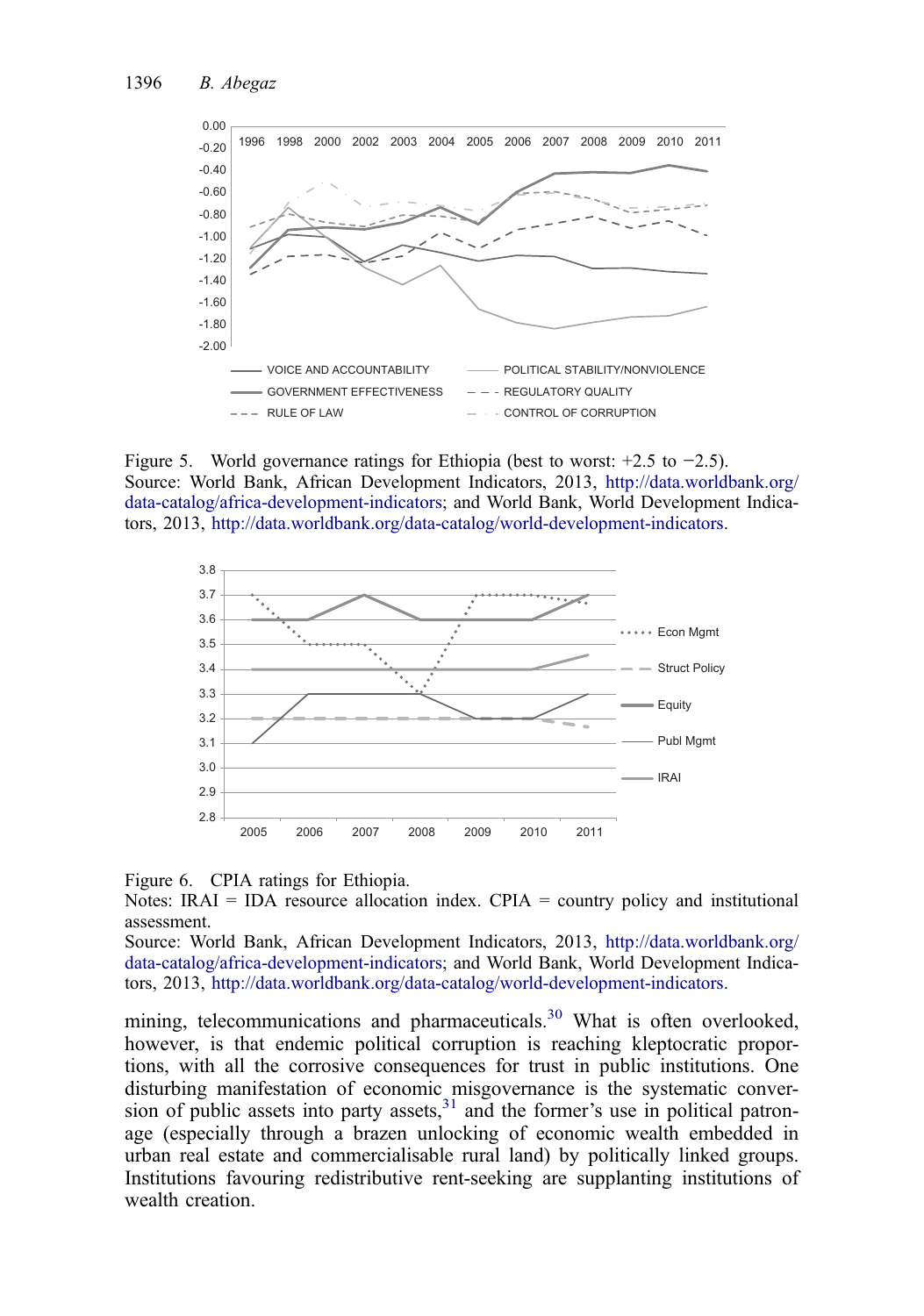Grand corruption at the level of the highest policy circles is also evident in other ways. According to a recent joint study by the AfDB and Global Financial Integrity, $3^2$  illicit financial outflows from Ethiopia (mainly resulting from trade mispricing – under-invoicing of exports and over-invoicing of imports) were estimated at \$19 billion (the African total being \$1.3 trillion) during 1980–2009. If true, this is equivalent to half the ODA inflows of the past two decades.

And yet, aid is demonstrably contributing to poverty reduction. So donors have faced a dilemma: provide (domestically) apolitical aid with a focus on economic liberalisation and public capacity building or insist on linking aid to robust political and market openness, risking GOE push-back and possible disengagement. This conundrum was brought to sharp relief following the 1998–2000 Ethio-Eritrean war and the post-election public outcry and government violence of 2005. During 2002–05, donors were rapidly moving money to untied general budget support (GBS), since prolonged suspension of aid was viewed as a threat to the government's targeted spending programme on basic services.

#### Case study: protection of basic services (PBS)

After jointly voicing their displeasure with the GOE actions, four of the five DPs (USAID being the exception) chose to introduce tailor-made budget support for Ethiopia, later renamed Protection of Basic Support (PBS). Actually support for PBS is broader and includes the EC, Austria, Germany, Ireland (Irish Aid), the Netherlands, DFID, Canada, AfDB and the World Bank (IDA).

The PBS vehicle is worth a closer look since it is emblematic of donor creativity (or evasiveness, to some) in grappling with the aid-institution paradox. PBS was purportedly intended to punish federal officials for their embarrassing political indiscretions by withdrawing permissive GBS from the federal authorities. The PBS instrument was sold as an effective way of strengthening the hands of *de jure* autonomous (but *de facto* captive) local governments which, at least in terms of the theory of public finance, are closest to users or citizens.

Dependent on federal block grants to cover 80% of their expenditures, the district-level administrations cared more about predictability and timeliness of fund flows than about their sources – domestic or foreign. The money was to provide predictable budgetary grants which only nominally had to go through the federal fiscal plumbing. In other words, unlike GBS, PBS restricts the use of donor-supplied funds to the district level (vertical restraint) and for pro-poor programmes only (horizontal restraint).

As noted earlier, the country today has three effective levels of state structure: federal (national), *killil* (regional), and *woreda* (district). *Woreda* administrations (district-level units of the government with some 100,000 residents) are constitutionally mandated to provide basic social services (security, education, agriculture, water and health). Woreda Councils are also responsible for providing local oversight of those Kebele and local organisations involved in the implementation of federal mandates, including reviewing and approving annual development plans and budgets, and interfacing with citizens and community organisations.

PBS is, therefore, a multi-sourced (pooled GOE and multi-donor funds), multi-sector and multi-level block grant that provides fast-disbursing funds to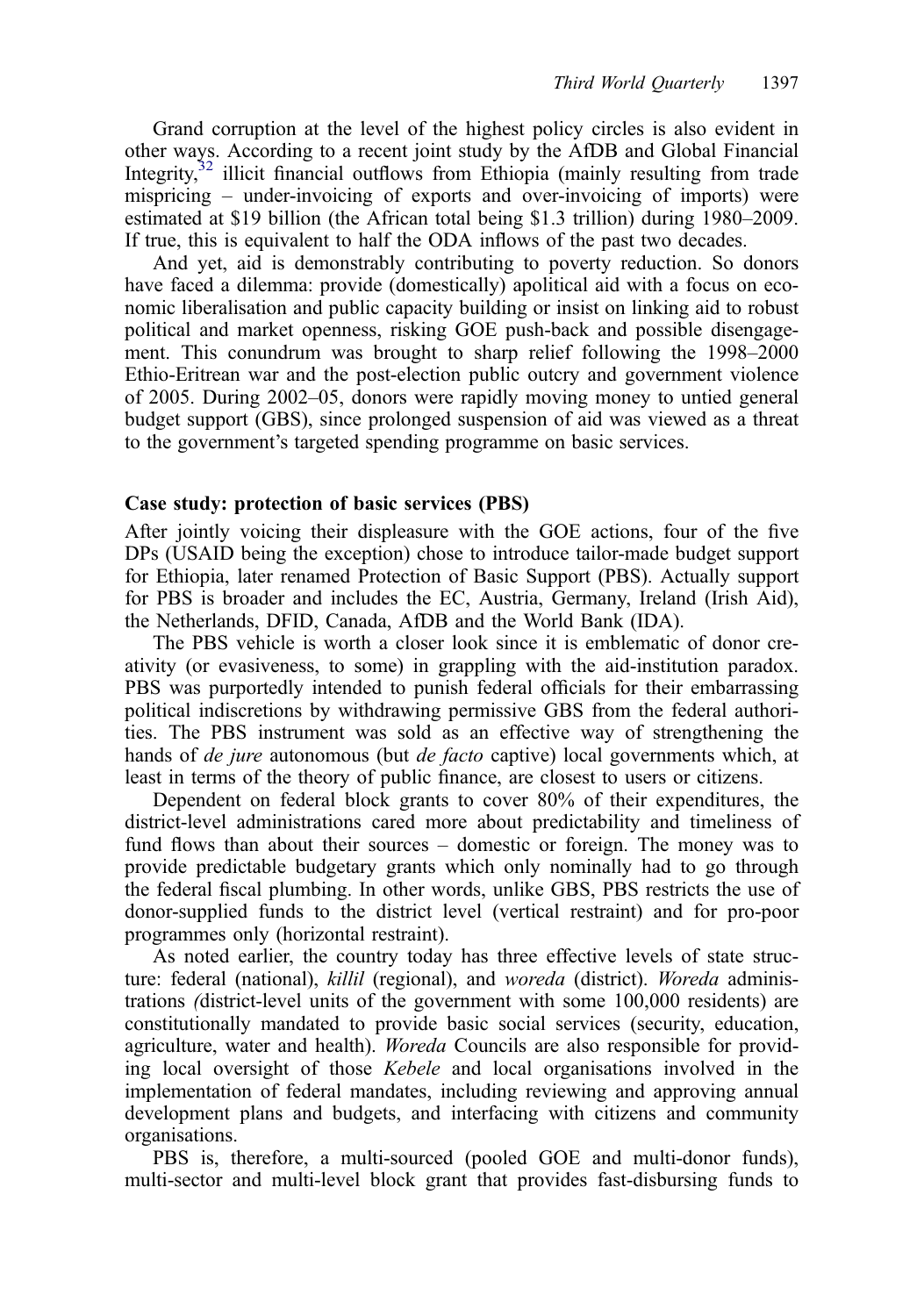implement mutually agreed programmes. Funds for basic services and for the procurement of scarce health-related commodities comprise the bulk of the trust funds which are overseen by IDA. They are funnelled through the federal Ministry of Finance and Economic Development (MOFED) – the designated managing agency responsible for planning, reporting and disbursing funds to lower-level governments. MOFED transfers PBS funds down the chain of the federal revenue-sharing mechanism (using a recently revised formula that is based largely on need rather than efficiency) to some 800 Woreda bureaus of finance. Smaller funds are channelled through a separate chain via sector ministries to fund sector-specific projects or programmes.

PBS has gone through three phases: phase 1 (2006–09), phase 2 (2010–12), and phase 3 (2013–17). The Basic Services Block Grant (Programme A) funds the core social service expenditures and claimed \$6 billion in the first two phases, with another \$6.2 planned for the third phase. The smaller Programme B has three components: a local public financial management component to handle the funds on the supply side; a citizen engagement (transparency and accountability) component that provides budgetary information to the public, solicits feedback (report cards from citizens and local community organisations) and handles grievances on the demand side; and a donor audit component. Programme B has been expanded in phase 3 with an allocation of \$115 million.

Relying on such harmonised block grants and guided by certain core principles (additionality, sustainability, equity, social compact, independent evaluation and the like), PBS concedes full country ownership to the GOE. This modality is touted by proponents as a cure for the perennial problem of fungibility, because the bulk of the funds is contributed by the GOE itself, and donors have a lot of say in how all funds are utilised.<sup>[33](#page-20-0)</sup> Several arguments have been made in favour of PBS being more effective than GBS or projectised aid: (1) PBS is superior in terms of harmonisation and predictability; and (2) the major donors have been able to contribute substantially to the decentralisation process, not just in the form of improved public financial management, but by legitimising the district-level authorities. PBS, in other words, works precisely because it relies on the top-down system enforced by strong party discipline and traditional patron–client relationships, rather than on a bottom-up democratic accountability mechanism.

Counter-arguments abound against the PBS modality. First, it takes off the table national-level donor leverage in the dialogue on macro-policy and governance in a country where the Prime Minister's Office has complete control over the policy agenda. By acceding to the wishes of a recipient which heavily discounts the future, donor influence on inclusive governance, genuine decentralisation and even sector-level implementation has been undermined. Second, by channelling most of the support through various types of budget support (global, sectoral, targeted), donors have managed to ensure aid sustainability to fight poverty while sacrificing promotion of good political governance and deeper structural economic reforms. Third, PBS has increased the transaction costs of monitoring and evaluation by opting for an elaborately expansive intergovern-mental fiscal arrangement.<sup>[34](#page-20-0)</sup>

The first evidence-based study on PBS uses survey data to assess the impact of the programme in the areas of accountability and effectiveness in the delivery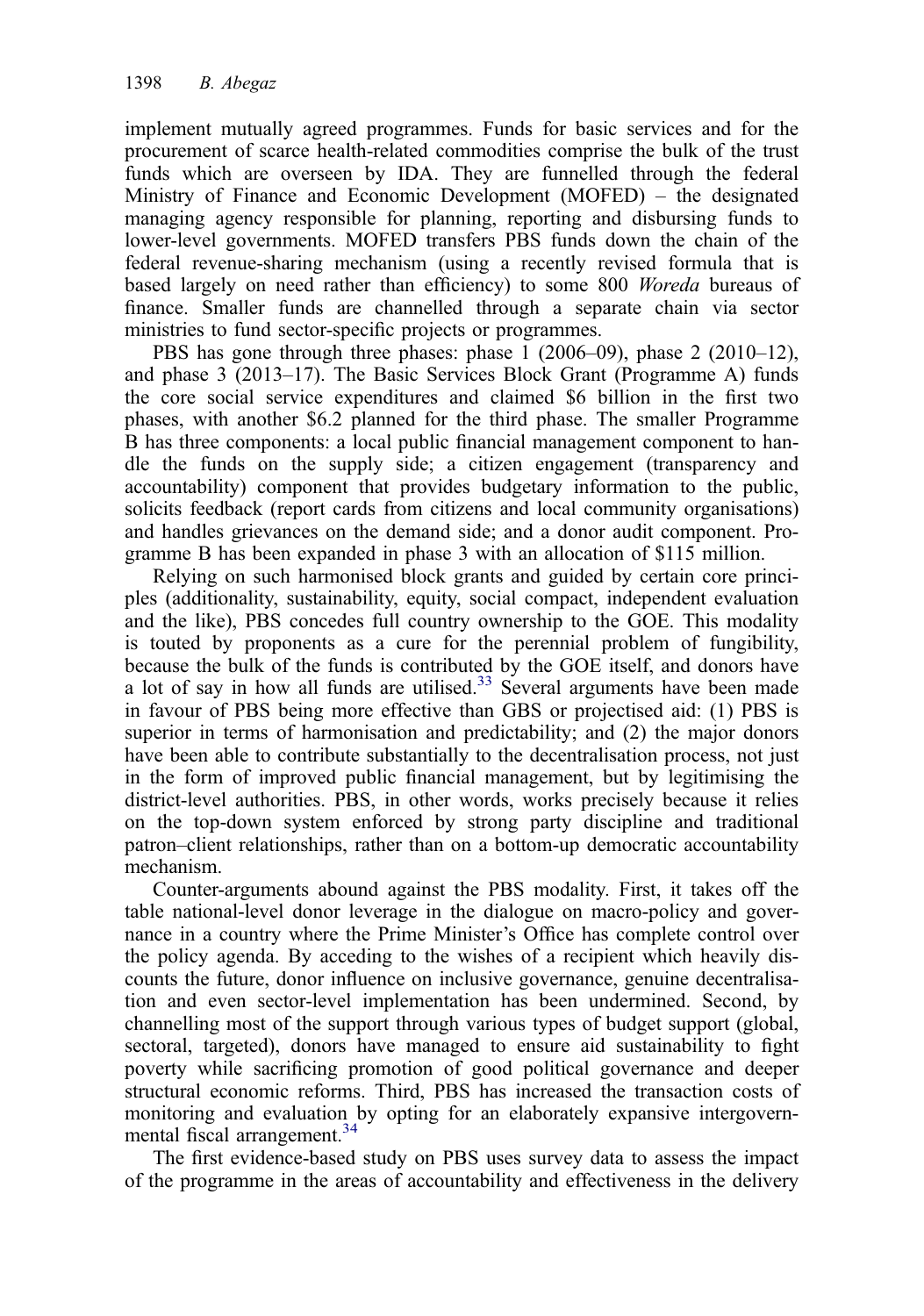of social services at the subnational level.<sup>[35](#page-20-0)</sup> It finds indirect evidence that increased hiring of health extension workers and teachers, whose salaries absorb 80% of the PBS funds, has produced significant, equitable and pro-poor health and educational outputs and outcomes (rates of net enrolment, vaccination, contraceptive use, etc) in a cost-efficient manner.

Using a principal–agent framework of accountability of service providers to beneficiaries, the report infers from pilot opinion surveys that the indirect route of accountability is discernible[.36](#page-20-0) The evidence for this is the recent introduction of government- and donor-sponsored accountability mechanisms such as public posting of budgets, the Ombudsman and citizen feedback.<sup>[37](#page-20-0)</sup>

# Hard options for smarter aid

The current aid model is in large part based on the idea that ODA buys propoor policy reforms and also helps to build more capable public institutions. This development-before-democracy strategy is presumed to pave the way for a robust private sector and sustainably shared economic growth. In reality, however, there is a weak correlation between bad political governance and high economic inequality, and quality economic growth. This is so because authoritarian regimes must necessarily place a high premium on loyalty and exclusion rather than on meritocracy and more diffused power centres.<sup>[38](#page-20-0)</sup> Proponents of PBS cannot credibly ignore the salience of power relations for enduring aid effectiveness.

Are there credible alternatives to technocratic aid which would merit serious consideration? The five biggest donors, should they wish to create a united front for change by linking economic aid to a pro-poor and a progressively inclusive political and economic environment, are left with two sequences of action.

One strategy is to leverage money and technical assistance to push for a deliberate and steady dismantling of the EPRDF's party-state in order to create a level playing field for all fundamental stakeholders. This can be done by employing time-bound political triggers that are based on internationally recognised governance benchmarks, by invoking international treaties to which the GOE has acceded, and by pushing to honour the myriad rights enshrined in the Constitution. Interestingly, under intense pressure from international civil society organisations, DFID has just announced plans to redirect all PBS funds to other programmes. In response to criticism by the Inspection Panel of the mistreatment of the Annuak people, the management of the World Bank has just accepted the need to mitigate the risks arising from PBS-implicated coercive villagisation and land grabs.<sup>[39](#page-20-0)</sup>

If this strategy fails, aid will then have to be reduced progressively up to the level required for humanitarian assistance  $-$  a course of action supported by such notable prisoners of conscience as Eskinder Nega.<sup>[40](#page-20-0)</sup> Given our analysis of the logic of the regime-affirming governance strategy for the recipient and the primacy of geostrategic interests for donors, one can reasonably be sceptical of such a prescription. This is even more the case, given the progressively declining dependence of GOE on donor financing of development projects.<sup>41</sup> However, the major donors still enjoy substantial leverage in terms of finance, market access and policy lock-in should they wish to collectively pursue their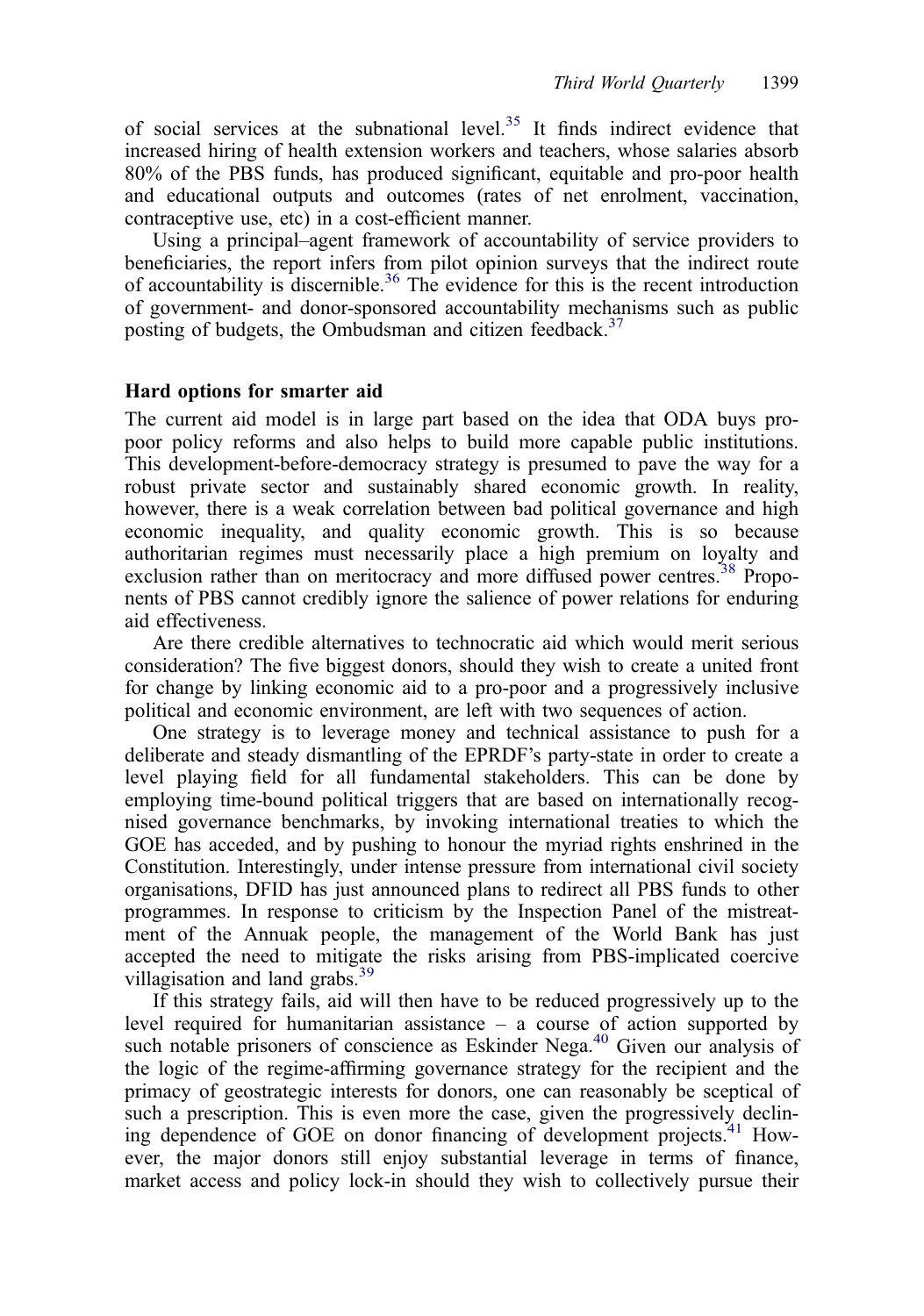<span id="page-19-0"></span>enlightened self-interest by minding the risks of myopic aid for the long-term viability of the Ethiopian state and market economy alike.

# Conclusion

The central contention of this paper is that self-interested and pro-poor aid to Ethiopia has enhanced the technocratic capacity of public institutions while doing little to bolster political legitimacy by widening space for non-state stakeholders. We argued further that decentralisation is ultimately about the distribution of power and the incentives facing local actors, not just about administrative control or expediency. Given the difficulty of institutionalising effective domestic political bootstraps for restraining power-holders, the habitual resort of donors solely to technocratic approaches often underwrites long-term state de-building in conflict-prone countries. Donors wishing at least to do no institutional harm can and must, therefore, take seriously the professed objective of coupling poverty alleviation with inclusive and resilient institutions in Ethiopia.

# Acknowledgements

The author is grateful for helpful comments from Rachel Gisselquist and two anonymous referees.

# Notes on contributor

Berhanu Abegaz is Professor of Economics at the College of William & Mary. His research on Ethiopia has focused on agrarian history, state formation, industrialisation, aid effectiveness and party-owned enterprises.

### **Notes**

- 1. Addison, "Do Donors Matter?"; Moss et al., An Aid-Institutions Paradox?; Bräutigam and Knack "Foreign Aid, Institutions, and Governance"; and Andrews, The Limits of Institutional Reform.
- 2. EU, Evaluation, 65.
- 3. Grindle, Good Enough Governance Revisited; North et al., Violence and Social Orders; Acemoglu and Robinson, Why Nations Fail; and Fukuyama, Political Order and Political Decay.
- 4. Andrews, The Limits of Institutional Reform; and Booth, "Aid, Institutions and Governance."
- 5. Tarrow, "The Strategy of Paired Comparison."
- 6. Rodrik, "Notes on the Ethiopian Economic Situation"; and IMF, The Federal Democratic Republic of Ethiopia.
- 7. Abegaz, "Aid and Reform in Ethiopia"; and Clapham, "The Challenge of Democratization."
- 8. Vaughan, "Revolutionary Democratic State-building"; Vaughan and Gebremichael, Rethinking Business and Politics; and Zenawi, "State and Markets."
- 9. Legesse, YeMeles Tirufatoch balebet alba ketema.
- 10. Turton, "Introduction," 8–14.
- 11. Selassie, "Ethnic Federalism"; Turton, "Introduction", and GOE, "Constitution of the Federal Republic of Ethiopia."
- 12. See, for example, Amnesty International, "Ethiopia"; HRW, Development without Freedom; US Department of State, Ethiopia; EU Election Observation Mission, Ethiopia; and RSF, "Ethiopian Government's Witchhunt." See also the particularly detailed reports of the Ethiopian Human Rights Council, at [www.ehrco.org](http://www.ehrco.org).
- 13. Amnesty International, "Ethiopia."
- 14. US Department of State, Ethiopia.
- 15. GOE, Proclamation to Provide for the Registration and Regulation of Charities; GOE, Proclamation on Anti-terrorism; HRW, Development without Freedom; Amnesty International, "Ethiopia"; and RSF, "Ethiopian Government's Witchhunt."
- 16. Oakland Institute, We say the Land is not Yours.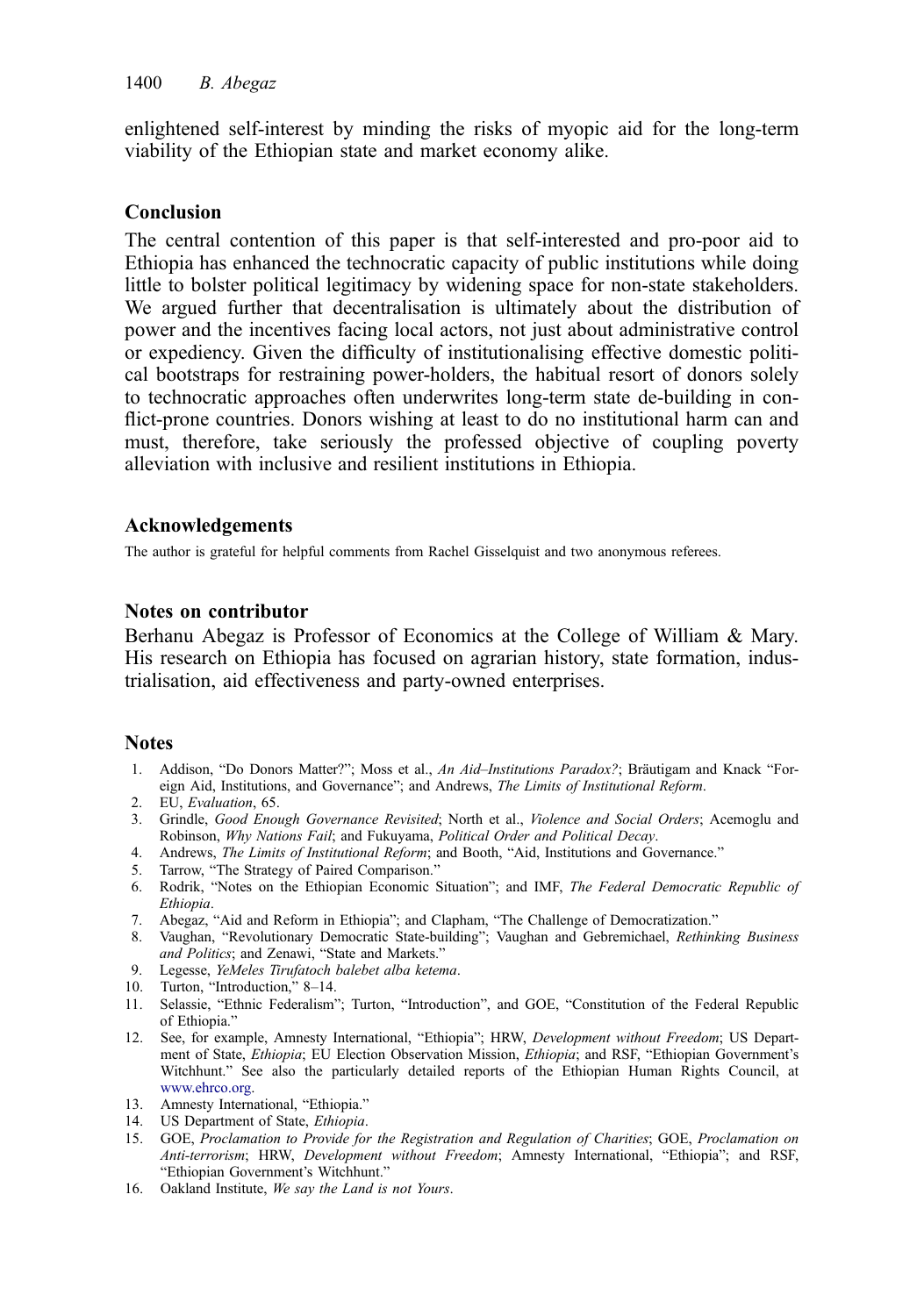- <span id="page-20-0"></span>17. Zenawi, "State and Markets"; Vaughan, "Revolutionary Democratic State-building"; Abegaz, Aid, Accountability and Institution-building; and World Bank, 3rd Ethiopia Economic Update.
- 18. Furtado and Smith, Ethiopia; World Bank, Ethiopia: Country Assistance Evaluation; World Bank, Country Partnership Strategy; and EU, Evaluation.
- 19. GOE, Ethiopia: Sustainable Development; GOE, Ethiopia: A Plan; and GOE, Ethiopia: Growth and Transformation Plan.
- 20. AfDB, Federal Democratic Repubic of Ethiopia.<br>21. World Bank. Ethiopia: Country Assistance Progr
- World Bank, Ethiopia: Country Assistance Programme.
- 22. World Bank, Country Partnership Strategy for Ethiopia.
- 23. EU, Ethiopia; and EU, Partnership Strategy for Ethiopia.
- 24. Carbone, "Better Aid, Less Ownership"; and EU, Evaluation.
- 25. Del Biondo and Orbie, "The European Commission's Implementation of Budget Support."
- 26. DFID, Ethiopia; and DFID, Business Case.
- 27. Barnett et al., Country Programme Evaluation; and DfID, Country Programme Evaluation.<br>28. USAID, Ethiopia.
- 28. USAID, Ethiopia.<br>29 DAG A Profile of
- DAG, A Profile of Development Partners in Ethiopia.
- 30. Plummer, Diagnosing Corruption in Ethiopia.
- 31. Vaughan and Gebremichael, Rethinking Business and Politics in Ethiopia; and Abegaz, Aid, Accountability and Institution-building.
- 32. AfDB and GFI, Illicit Financial Flows from Africa.
- 33. Barnett et al., Country Programme Evaluation; AfDB, Federal Democratic Republic of Ethiopia; and EU, Evaluation.
- 34. Barnett, et al., Country Programme Evaluation; and EU, Evaluation.
- 35. Khan et al., Improving Basic Services.
- 36. World Bank, World Development Report.
- 37. There are many methodological and interpretational concerns with Khan et al., Improving Basic Services. With respect to effectiveness, the authors note that 97% of the funds are used to cover the salaries of health workers, agricultural extension workers and teachers. This suggests that there is a problem of inference from intermediate inputs to final outcomes. Many caveats are also noted but not duly reflected in the conclusions. There is, for example, a serious omitted variable bias since the outcomes are also affected by capital spending and non-recurrent expenditures. Furthermore, the claim about the efficacy of the new decentralisation cannot be confidently made without considering the counterfactual of a similarly pro-poor Derg regime without decentralisation or local hiring of staff. The claims regarding the deepening of accountability to citizens are also surprisingly marred by dubious presumptions. First, the evaluation of the direct route of accountability linking citizens with providers (such as transparent budgets, community and citizen report and score cards, grievance procedures, etc.) is being piloted in only half of the woredas. Second, the report bafflingly ignores the fact that the 'service providers' themselves are government entities in a subnational environment bereft of independent citizen organizations or providers.
- 38. Acemoglu and Robinson, Why Nations Fail; and Andrews, The Limits of Institutional Reform.
- 39. "Britain pulls back \$4.5bn Development Aid"; and Oakland Institute, We say the Land is not Yours.
- 40. Nega, "Letter from the Ethiopian Gulag."
- 41. Ethiopia's dependence on ODA grants and concessional loans, which comprised half its foreign exchange sources in the 1990s, declined to about a third in the 2000s, as exports and remittances each matched the volume of net aid inflows. Over the past five years FDI and non-concessional loans (mostly from China) have increased substantially – the latter standing at \$5.5 billion or half of total external debt in 2013. See World Bank, 3rd Ethiopia Economic Update.

# Bibliography

- Abegaz, B. Aid, Accountability and Institution-building: A Comparative Analysis of Donor Practice. WIDER Working Paper 2013/083. Helsinki: WIDER, 2013.
- Abegaz, B. "Aid and Reform in Ethiopia." In Aid and Reform in Africa, edited by S. Devarajan, D. Dollar and T. Holmgren, 167–226. Washington, DC: World Bank, 2001.
- Abegaz, B. "Political Parties in Business: Rent-seekers, Developmentalists, or Both?" Journal of Development Studies 49, no. 11 (2013).
- Acemoglu, D., and J. Robinson. Why Nations Fail: The Origins of Power, Prosperity and Poverty. New York: Crown Business, 2012.
- Addison, Tony. "Do Donors Matter for Institutional Reform in Africa?" In Reforming Africa's Institutions: Ownership, Incentives, and Capabilities, edited by Steve Kayizzi-Mugerwa, 54–76. Tokyo: UNU Press, 2001.
- African Development Bank Group (AfDB). Federal Democratic Republic of Ethiopia: Country Strategy Paper, 2011–2015. Tunis: AfDB, 2011.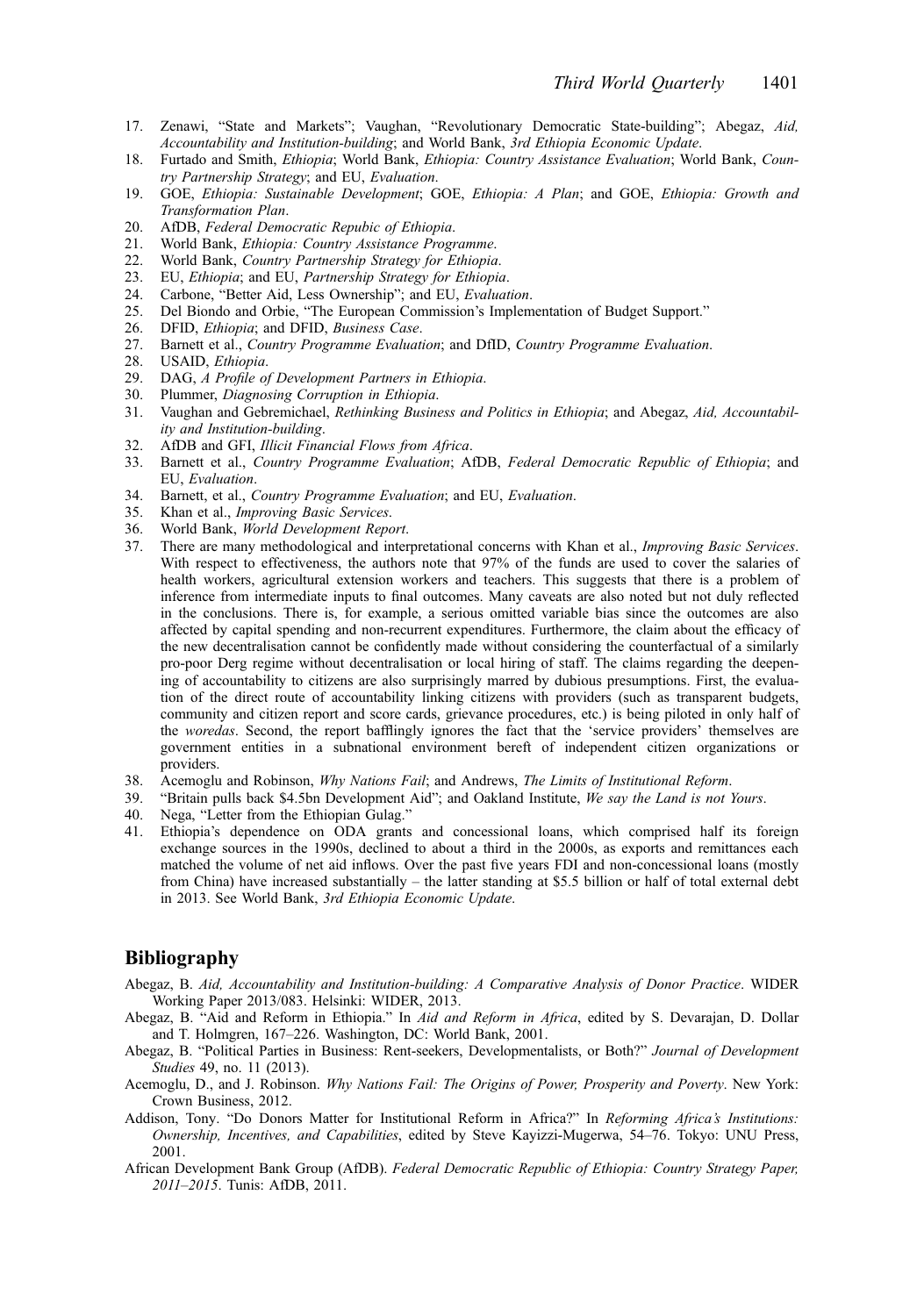- AfDB, and Global Financial Integrity (GFF). Illicit Financial Flows and the Problem of Net Resource Transfers from Africa: 1980–2009. Tunis/Washington, DC, 2013.
- Amnesty International. "Ethiopia: Ethnic Oromos Arrested, Tortured and Killed by the State in Relentless Repression of Dissent." Press release. New York, October 8, 2014.
- Andrews, Matthew. The Limits of Institutional Reform in Development. Cambridge: Cambridge University Press, 2013.
- Barnett, Christopher, Teigist Lemma, Joe Martin, Charlotte Vaillant, Mohammed Mussa, and Lissane Yohannes. Country Programme Evaluation: Ethiopia. Evaluation Report EV697. London: DFID, 2009.
- Booth, D. "Aid, Institutions and Governance: What have we Learned?" Development Policy Review 29, no. S1 (2011): 5–26.
- Bräutigam, D., and S. Knack. "Foreign Aid, Institutions, and Governance in Sub-Saharan Africa." Economic Development and Cultural Change 52, no. 2 (2004): 255–285.
- "Britain pulls back \$4.5bn Development Aid to Ethiopia." Guardian, February 28, 2015.
- Carbone, Maurizio. "Better Aid, Less Ownership: Multi-annual Programming and the EU's Development Strategies in Africa." Journal of International Development 20 (2008): 218–229.
- Clapham, Christopher. "The Challenge of Democratization in Ethiopia." Whitehall Papers 62, no. 1 (2004): 21–82.
- Del Biondo, Karel, and Jan Orbie. "The European Commission's Implementation of Budget Support and the Governance Incentive Tranche in Ethiopia: Democracy Promotor or Developmental Donor?" Third World Quarterly 35, no. 3 (2014): 411–427.
- Department for International Development (DFID). Business Case for Protecting Basic Services in Ethiopia. London: DFID, 2012.
- DFID. Country Programme Evaluation: Ethiopia. Evaluation Report EV697. London: DFID, 2010.
- DFID. Ethiopia: Operational Plan 2011–2015. London: DFID, 2011.
- Development Assistance Group (DAG). A Profile of Development Partners in Ethiopia: Official Development Assistance. Addis Ababa: DAG, 2010.
- EU. Ethiopia Country Strategy Paper and National Indicative Programme for the Period 2008–2013. Brussels: European Commission, 2008.
- EU. Evaluation of the Commission of the European Union's Cooperation with Ethiopia: Country Level Evaluation. Vol. 1. Brussels: European Commission, 2012. [http://ec.europa.eu/europeaid/how/evaluation/evalua](http://ec.europa.eu/europeaid/how/evaluation/evaluation_reports/reports/2012/1301_vol1_en.pdf) [tion\\_reports/reports/2012/1301\\_vol1\\_en.pdf](http://ec.europa.eu/europeaid/how/evaluation/evaluation_reports/reports/2012/1301_vol1_en.pdf), 2012.
- European Union Election Observation Mission. Ethiopia: Legislative Elections 2010. Brussels: EU, 2010.
- Fukuyama, Francis. Political Order and Political Decay. New York: Farrar, Strauss and Giroux, 2014.
- Furtado, X., and W.J. Smith. Ethiopia: Aid, Ownership, and Sovereignty. GEG Working Paper 2007/2. Oxford: Oxford University, 2007.
- Government of Ethiopia (GOE). Constitution of the Federal Republic of Ethiopia. Addis Ababa, 1995.
- Government of Ethiopia (GOE). Ethiopia: A Plan for Accelerated and Sustained Development to End Poverty (PASDEP), 2005/06–2009/10. Addis Ababa: Ministry of Finance and Economic Development (MOFED), 2006.
- GOE. Ethiopia: Sustainable Development and Poverty Reduction Programme (SDPRP). Addis Ababa: MOFED, 2002.
- GOE. Proclamation to Provide for the Registration and Regulation of Charities and Societies. Addis Ababa, 2009.
- GOE. A Proclamation on Anti-terrorism. Addis Ababa, 2009.
- GOE. Ethiopia: Growth and Transformation Plan (GTP), 2010/11–2014/15. Addis Ababa: MOFED, 2010.
- Grindle, M. Good Enough Governance Revisited. Cambridge, MA: Kennedy School, Harvard University, 2005.
- Human Rights Watch (HRW). Development without Freedom: How Aid Underwrites Oppression in Ethiopia. New York: HRW, 2010.
- IMF. The Federal Democratic Republic of Ethiopia: Selected Issues Paper. IMF Country Report 14/304. Washington, DC: IMF, 2014.
- Khan, Q., J. P. Faguet, C. Gaukler, and W. Mekasha. Improving Basic Services for the Bottom Forty Percent: Lessons from Ethiopia. Washington, DC: World Bank, 2014.
- Legesse, E. YeMeles Tirufatoch balebet alba ketema. Washington, DC: Netsanet Publishing, 2014.
- Moss, T., G. Pettersson, and N. van de Walle. An Aid-Institutions Paradox? A Review Essay on Aid Dependency and State Building in Sub-Saharan Africa. Working Paper 74. Washington, DC: CGD, 2006.
- Nega, E. 2013. "Letter from the Ethiopian Gulag." New York Times, July 24.
- North, D., J. Wallis, and B. Weingast. Violence and Social Orders: A Conceptual Framework for Interpreting Recorded Human History. Cambridge: Cambridge University Press, 2009.
- Oakland Institute. We Say the Land is not Yours: Breaking the Silence against Forced Displacement in Ethiopia. Oakland, CA: Oakland Institute, 2015.
- Plummer, J. Diagnosing Corruption in Ethiopia. Washington, DC: World Bank, 2012.
- Reporters Sans Frontières (RSF). "Ethiopian Government's Witchhunt against Privately-owned Media." November 2014. [www.en.rs.org/ethiopie.html.](http://www.en.rs.org/ethiopie.html)
- Rodrik, D. "Notes on the Ethiopian Economic Situation." Unpublished MS, December 22, 2008.